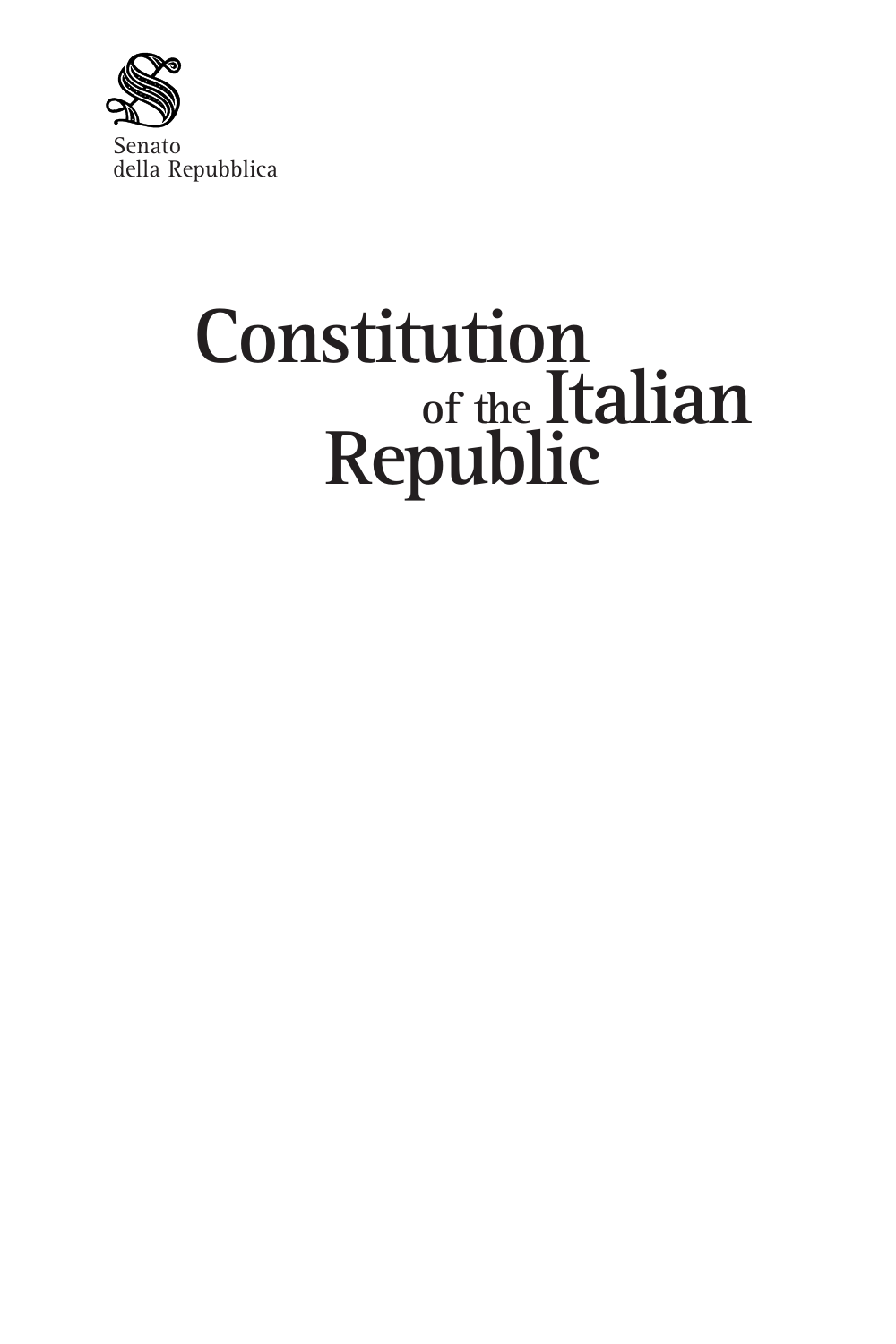This volume is published by the Parliamentary Information, Archives and Publications Office of the Senate Service for Official Reports and Communication

Senate publications may be requested from the Senate Bookshop

- **by mail:** via della Maddalena 27, 00186 Roma
- **by e-mail:** libreria@senato.it
- **by telephone:** n. +39 06 6706 2505
- **by fax:** n. +39 06 6706 3398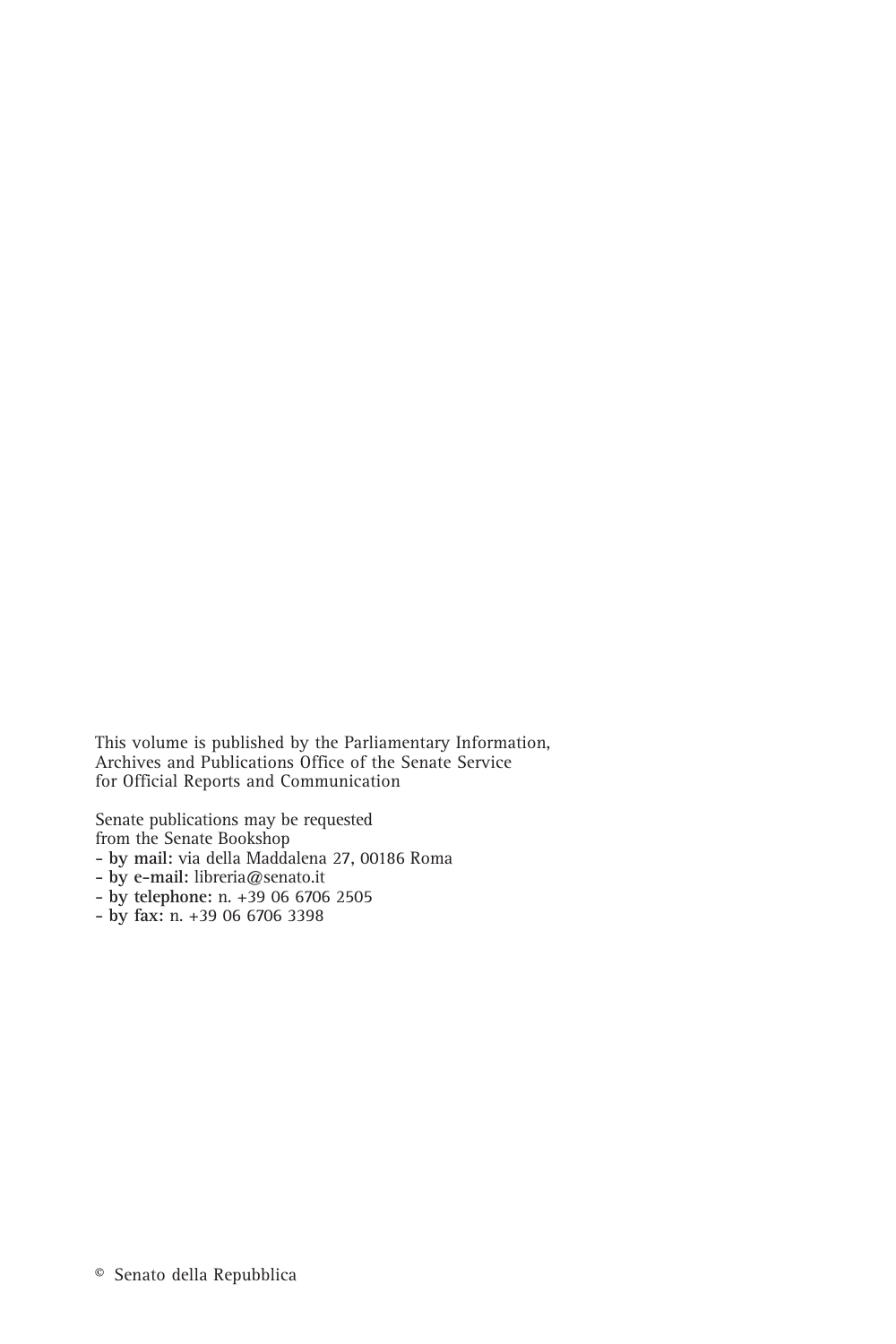# **CONTENTS**

| FUNDAMENTAL PRINCIPLES  Pag. 5                                     |               |                |
|--------------------------------------------------------------------|---------------|----------------|
| PART I - RIGHTS AND DUTIES OF CITIZENS                             | $\rightarrow$ | $\overline{7}$ |
| TITLE I - CIVIL RELATIONS                                          | $\rightarrow$ | $\tau$         |
| <b>TITLE II - ETHICAL AND SOCIAL RIGHTS AND DUTIES</b>             | $\rightarrow$ | 10             |
| <b>TITLE III - ECONOMIC RIGHTS AND DUTIES</b>                      | $\rightarrow$ | 12             |
| <b>TITLE IV - POLITICAL RIGHTS AND DUTIES</b>                      | $\rightarrow$ | 14             |
| PART II - ORGANISATION OF REPUBLIC                                 | $\rightarrow$ | 16             |
| TITLE I - THE PARLIAMENT                                           | $\rightarrow$ | 16             |
|                                                                    | $\rightarrow$ | 16             |
| Section II - The Legislative Process                               | $\rightarrow$ | 19             |
| <b>TITLE II - THE PRESIDENT OF THE REPUBLIC</b>                    | $\rightarrow$ | 22             |
| TITLE III - THE GOVERNMENT                                         | $\rightarrow$ | 24             |
| Section I – The Council of Ministers                               | $\rightarrow$ | 24             |
| Section II - Public Administration                                 | $\rightarrow$ | 25             |
| Section III - Auxiliary Bodies                                     | $\rightarrow$ | 25             |
| TITLE IV - THE JUDICAL BRANCH                                      | $\rightarrow$ | 26             |
| <i>Section I</i> – The Organisation of the Judiciary $\dots \dots$ | $\rightarrow$ | 26             |
| Section $II$ – Rules on Jurisdiction                               | $\rightarrow$ | 28             |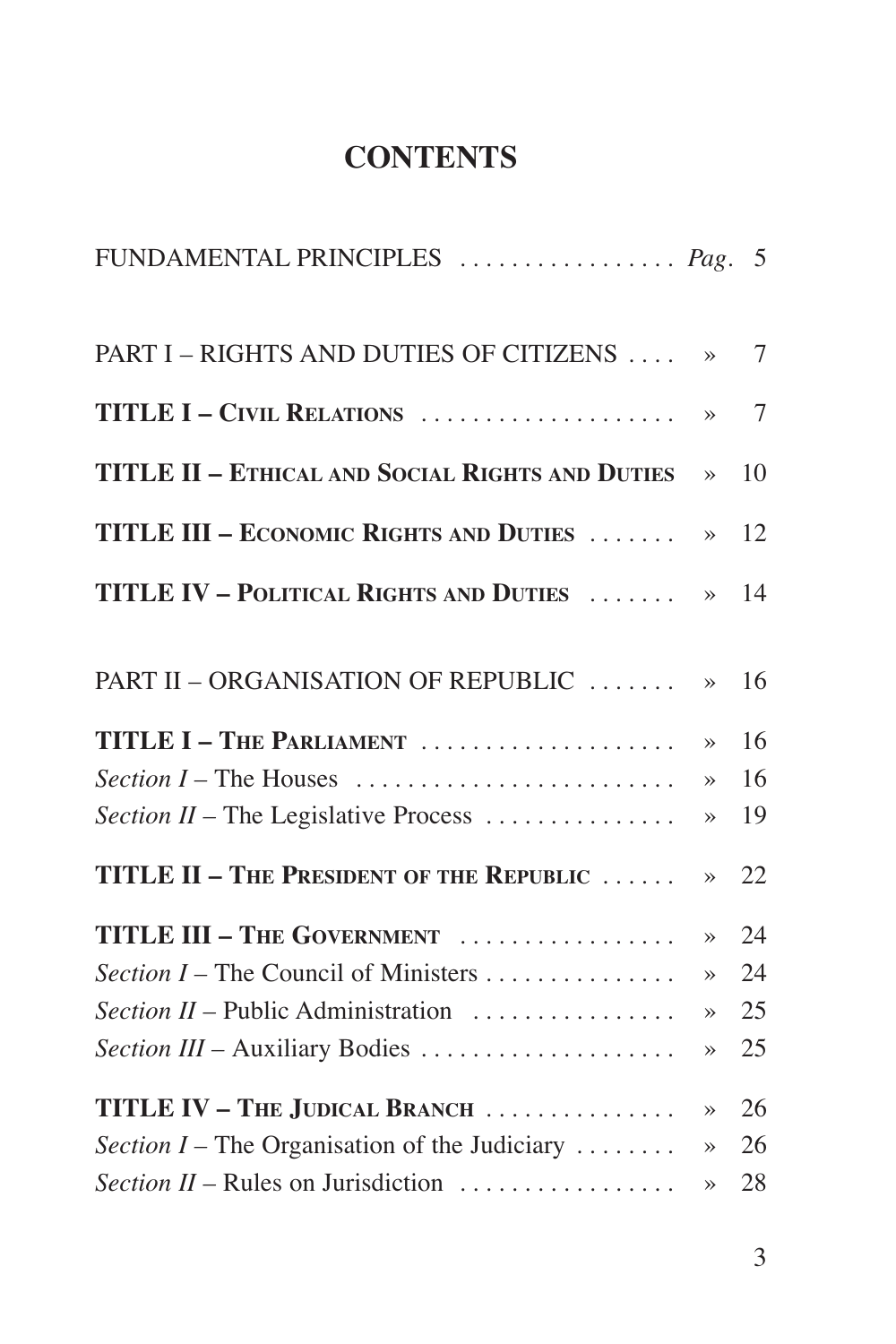| <b>TITLE V – REGIONS, PROVINCES - MUNICIPALITIES</b> . » 30 |  |
|-------------------------------------------------------------|--|
| <b>TITLE VI - CONSTITUTIONAL GUARANTEES</b> » 37            |  |
| <i>Section I</i> – The Constitutional Court  » 37           |  |
| <i>Section II –</i> Amendments to the Constitution.         |  |
| TRANSITIONAL AND FINAL PROVISIONS  » 39                     |  |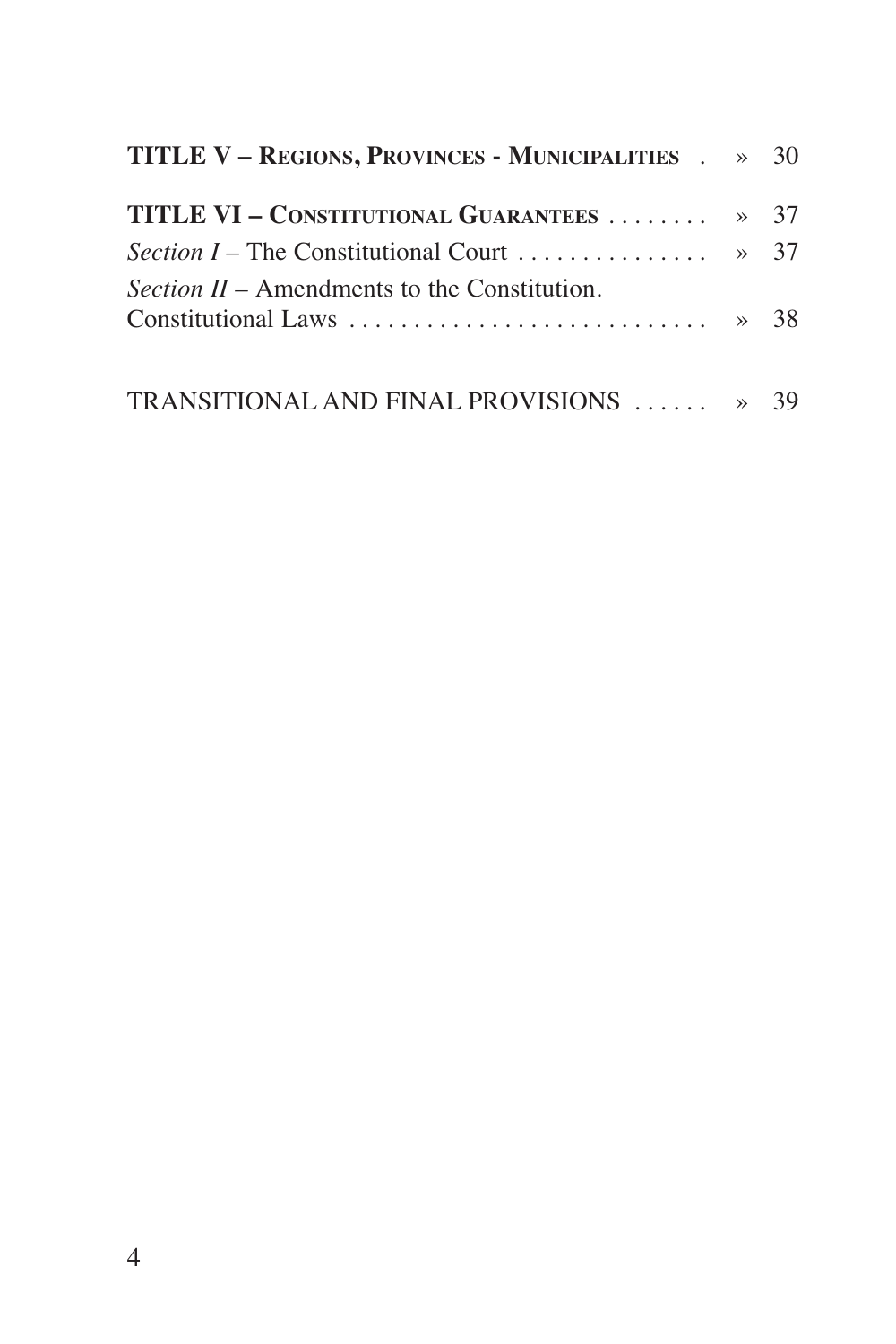# **CONSTITUTION OF THE ITALIAN REPUBLIC**

# FUNDAMENTAL PRINCIPLES

#### Art. 1

Italy is a democratic Republic founded on labour.

Sovereignty belongs to the people and is exercised by the people in the forms and within the limits of the Constitution.

#### Art<sub>2</sub>

The Republic recognises and guarantees the inviolable rights of the person, both as an individual and in the social groups where human personality is expressed. The Republic expects that the fundamental duties of political, economic and social solidarity be fulfilled.

#### Art. 3

All citizens have equal social dignity and are equal before the law, without distinction of sex, race, language, religion, political opinion, personal and social conditions.

It is the duty of the Republic to remove those obstacles of an economic or social nature which constrain the freedom and equality of citizens, thereby impeding the full development of the human person and the effective participation of all workers in the political, economic and social organisation of the country.

#### Art  $4$

The Republic recognises the right of all citizens to work and promotes those conditions which render this right effective.

Every citizen has the duty, according to personal potential and individual choice, to perform an activity or a function that contributes to the material or spiritual progress of society.

#### Art. 5

The Republic is one and indivisible. It recognises and promotes local autonomies, and implements the fullest measure of administrative decentralisation in those services which depend on the State. The Republic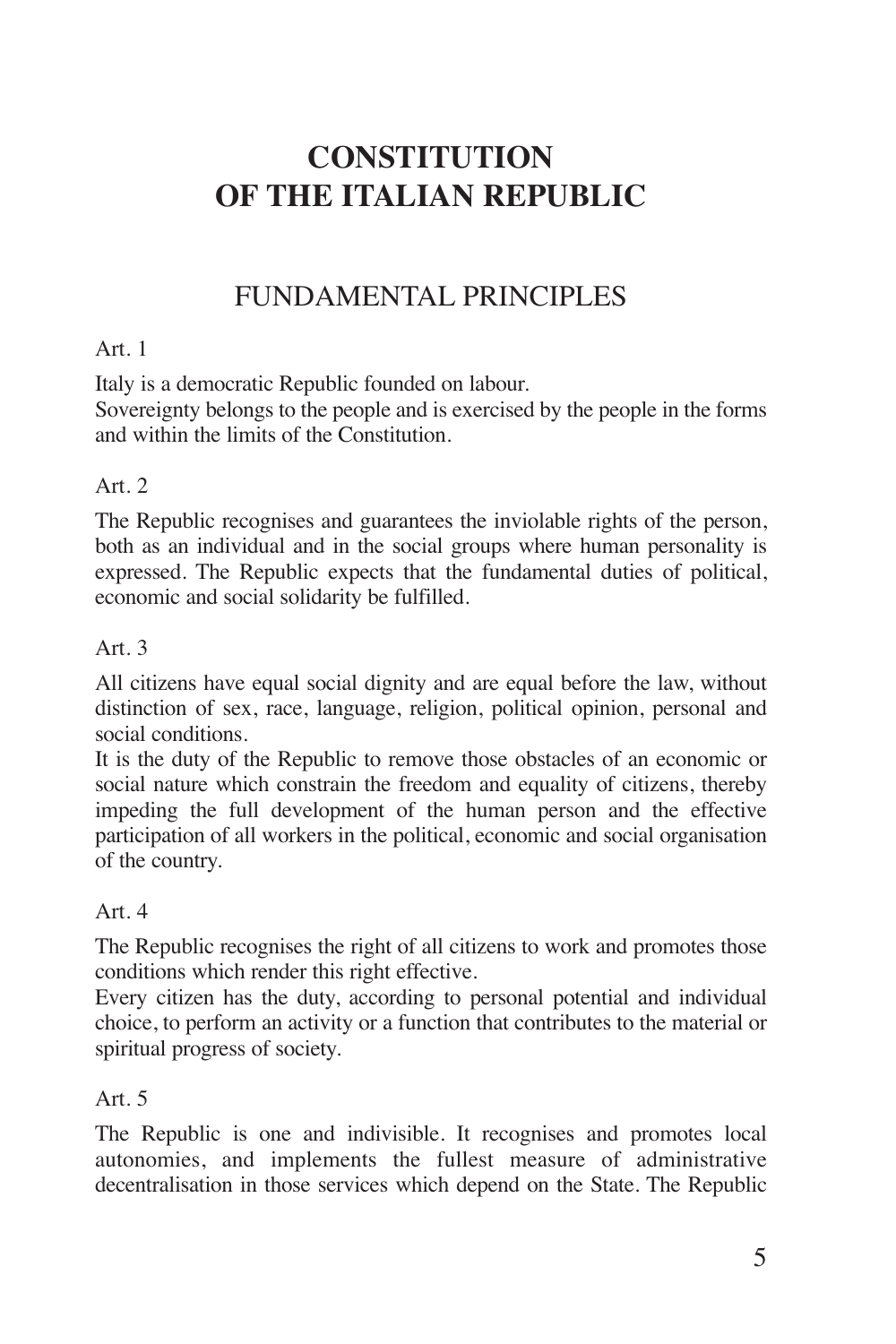adapts the principles and methods of its legislation to the requirements of autonomy and decentralisation.

#### Art. 6

The Republic safeguards linguistic minorities by means of appropriate measures.

#### Art. 7

The State and the Catholic Church are independent and sovereign, each within its own sphere.

Their relations are regulated by the Lateran pacts. Amendments to such Pacts which are accepted by both parties shall not require the procedure of constitutional amendments.

#### Art<sub>8</sub>

All religious denominations are equally free before the law.

Denominations other than Catholicism have the right to self-organisation according to their own statutes, provided these do not conflict with Italian law. Their relations with the State are regulated by law, based on agreements with their respective representatives.

#### Art. 9

The Republic promotes the development of culture and of scientific and technical research.

It safeguards natural landscape and the historical and artistic heritage of the **Nation** 

#### Art. 10

The Italian legal system conforms to the generally recognised principles of international law.

The legal status of foreigners is regulated by law in conformity with international provisions and treaties.

A foreigner who, in his home country, is denied the actual exercise of the democratic freedoms guaranteed by the Italian constitution shall be entitled to the right of asylum under the conditions established by law.

A foreigner may not be extradited for a political offence.

#### Art. 11

Italy rejects war as an instrument of aggression against the freedom of other peoples and as a means for the settlement of international disputes. Italy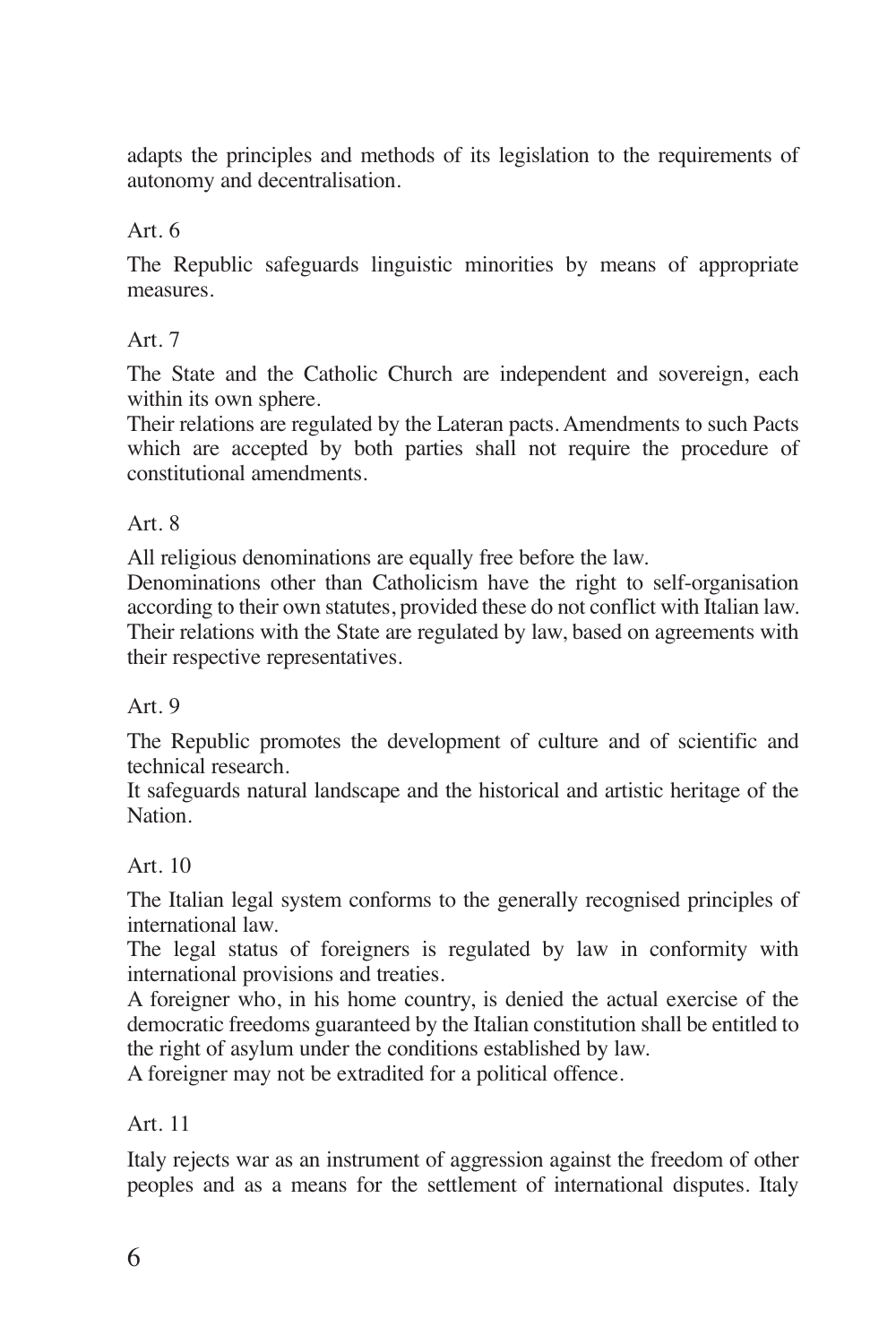agrees, on conditions of equality with other States, to the limitations of sovereignty that may be necessary to a world order ensuring peace and justice among the Nations. Italy promotes and encourages international organisations furthering such ends.

Art. 12

The flag of the Republic is the Italian tricolour: green, white and red, in three vertical bands of equal size.

# PART I RIGHTS AND DUTIES OF CITIZENS

#### **TITLE I CIVIL RELATIONS**

Art. 13

Personal liberty is inviolable.

No one may be detained, inspected, or searched nor otherwise subjected to any restriction of personal liberty except by order of the Judiciary stating a reason and only in such cases and in such manner as provided by the law.

In exceptional circumstances and under such conditions of necessity and urgency as shall conclusively be defined by the law, the police may take provisional measures that shall be referred within 48 hours to the Judiciary for validation and which, in default of such validation in the following 48 hours, shall be revoked and considered null and void.

Any act of physical and moral violence against a person subjected to restriction of personal liberty shall be punished.

The law shall establish the maximum duration of preventive detention.

Art. 14

The home is inviolable.

Personal domicile shall be inviolable.

Home inspections, searches, or seizures shall not be admissible save in the cases and manners complying with measures to safeguard personal liberty.

Controls and inspections for reason of public health and safety, or for economic and fiscal purposes, shall be regulated by appropriate laws.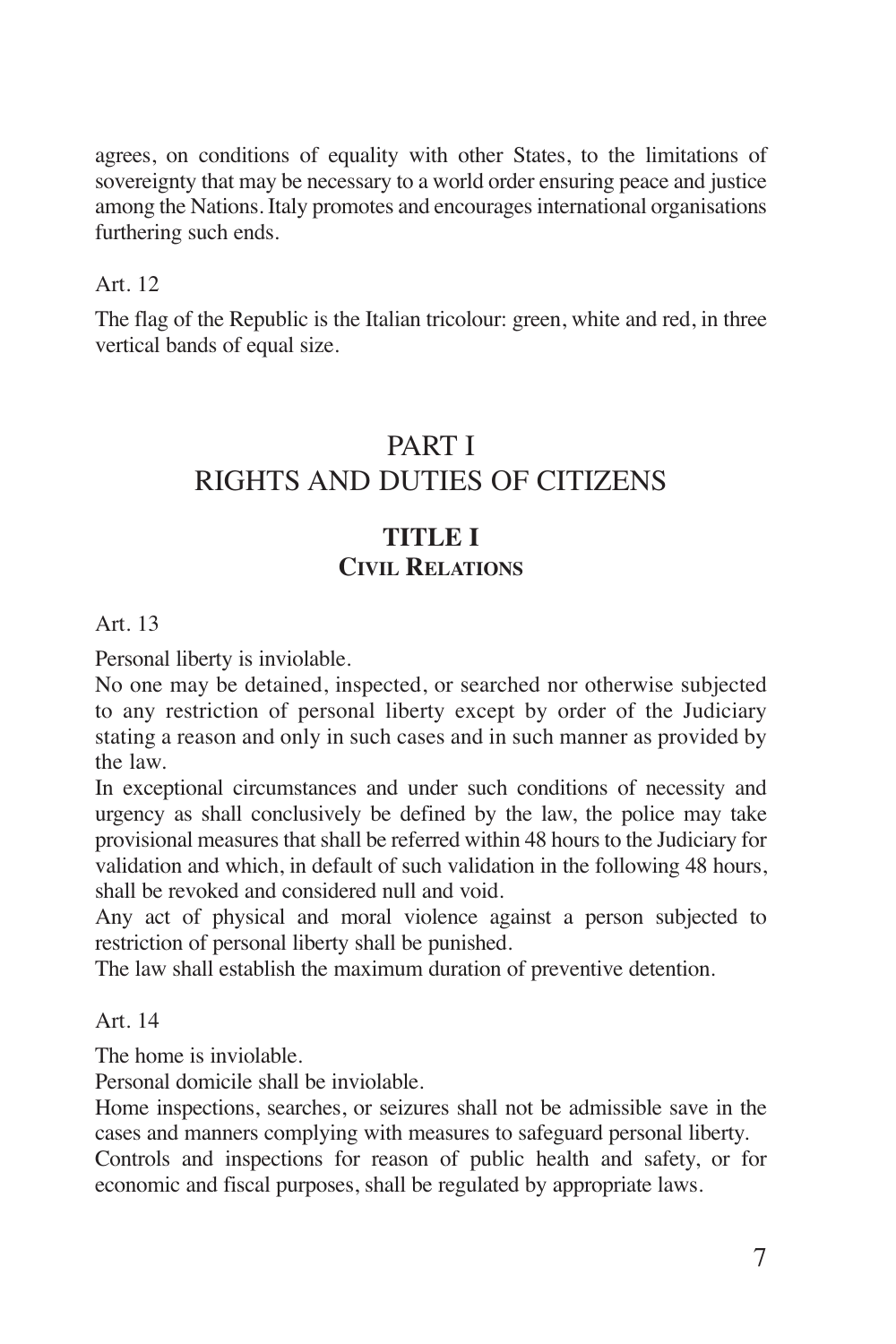Freedom and confidentiality of correspondence and of every other form of communication is inviolable.

Limitations may only be imposed by judicial decision stating the reasons and in accordance with the guarantees provided by the law.

#### Art. 16

Every citizen has the right to reside and travel freely in any part of the country, except for such general limitations as may be established by law for reasons of health or security. No restriction may be imposed for political reasons.

Every citizen is free to leave the territory of the republic and return to it, notwithstanding any legal obligations.

#### Art. 17

Citizens have the right to assemble peaceably and unarmed.

No previous notice is required for meetings, including those held in places open the public.

In case of meetings held in public places, previous notice shall be given to the authorities, who may prohibit them only for proven reason of security or public safety.

#### Art. 18

Citizens have the right to form associations freely and without authorization for those ends that are not forbidden by criminal law.

Secret associations and associations that, even indirectly, pursue political aims by means of organisations having a military character shall be forbidden.

#### Art. 19

Anyone is entitled to freely profess their religious belief in any form, individually or with others, and to promote them and celebrate rites in public or in private, provided they are not offensive to public morality.

#### Art $20$

No special limitation or tax burden may be imposed on the establishment, legal capacity or activities of any organisation on the ground of its religious nature or its religious or confessionai aims.

#### Art. 21

Anyone has the right to freely express their thoughts in speech, writing, or any other form of communication.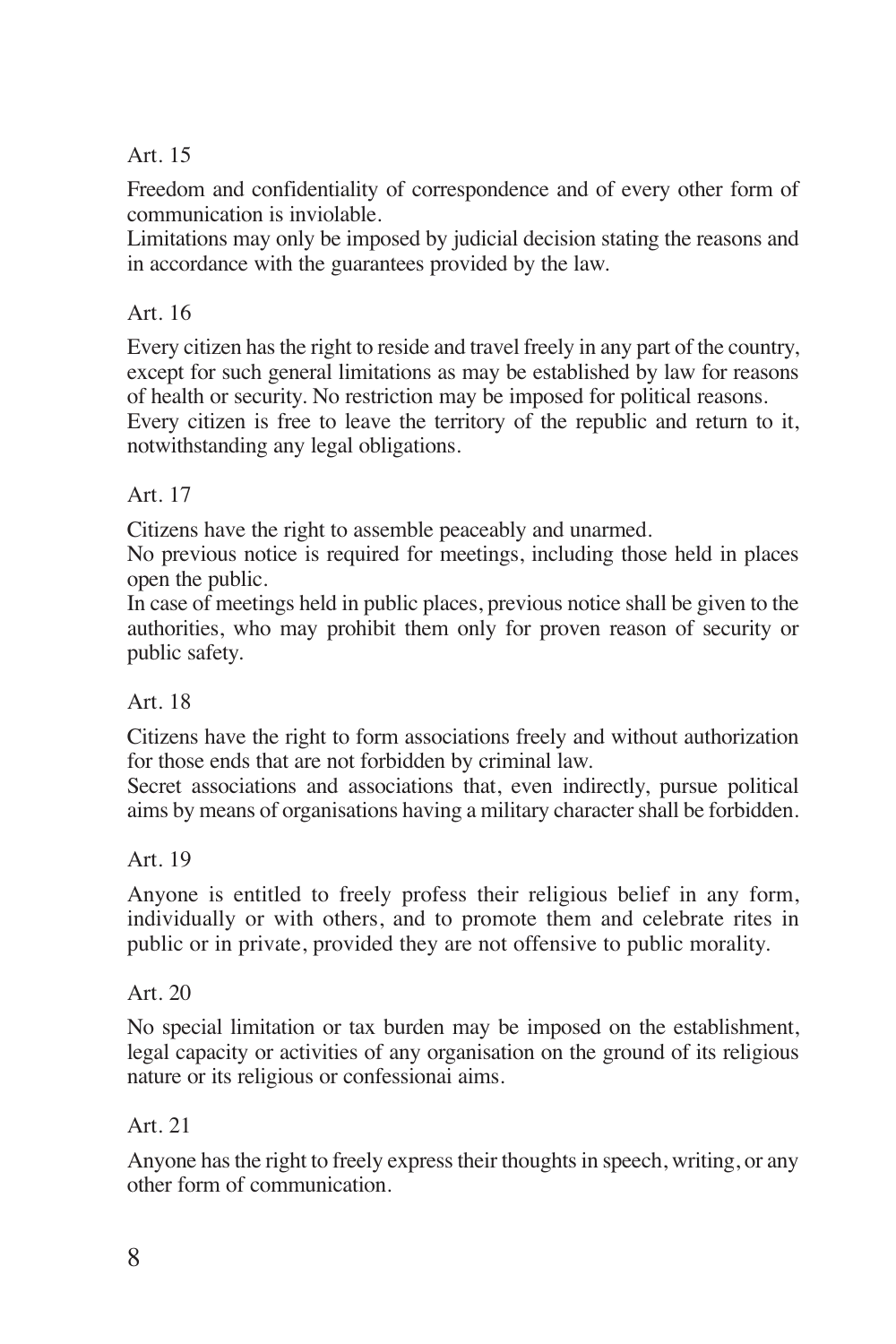The press may not be subjected to any authorisation or censorship.

Seizure may be permitted only by judicial order stating the reason and only for offences expressly determined by the law on the press or in case of violation of the obligation to identify the persons responsible for such offences.

In such cases, when there is absolute urgency and timely intervention of the Judiciary is not possible, a periodical may be confiscated by the criminal police, which shall immediately and in no case later than 24 hours refer the matter to the Judiciary for validation. In default of such validation in the following 24 hours, the measure shall be revoked and considered null and void.

The law may introduce general provisions for the disclosure of financial sources of periodical publications.

Publications, performances, and other exhibits offensive to public morality shall be prohibited. Measures of preventive and repressive measure against such violations shall be established by law.

#### Art. 22

No-one may be deprived of his legal capacity, citizenship, or name for political reasons.

#### Art $23$

No obligation of a personal or financiai nature may be imposed on any person except by law.

#### Art. 24

Anyone may bring cases before a court of law in order to protect their rights under civil and administrative law.

Defense is an inviolable right at every stage and instance of legal proceedings. The poor are entitled by law to proper means for action or defense in all courts.

The law shall define the conditions and forms of reparation in case of judicial errors.

#### Art. 25

No case may be removed from the court seized with it as established by law. No punishment may be inflicted except by virtue of a law in force at the time tehe offence was committed.

No restriction may be placed on a person's liberty save for as provided by law.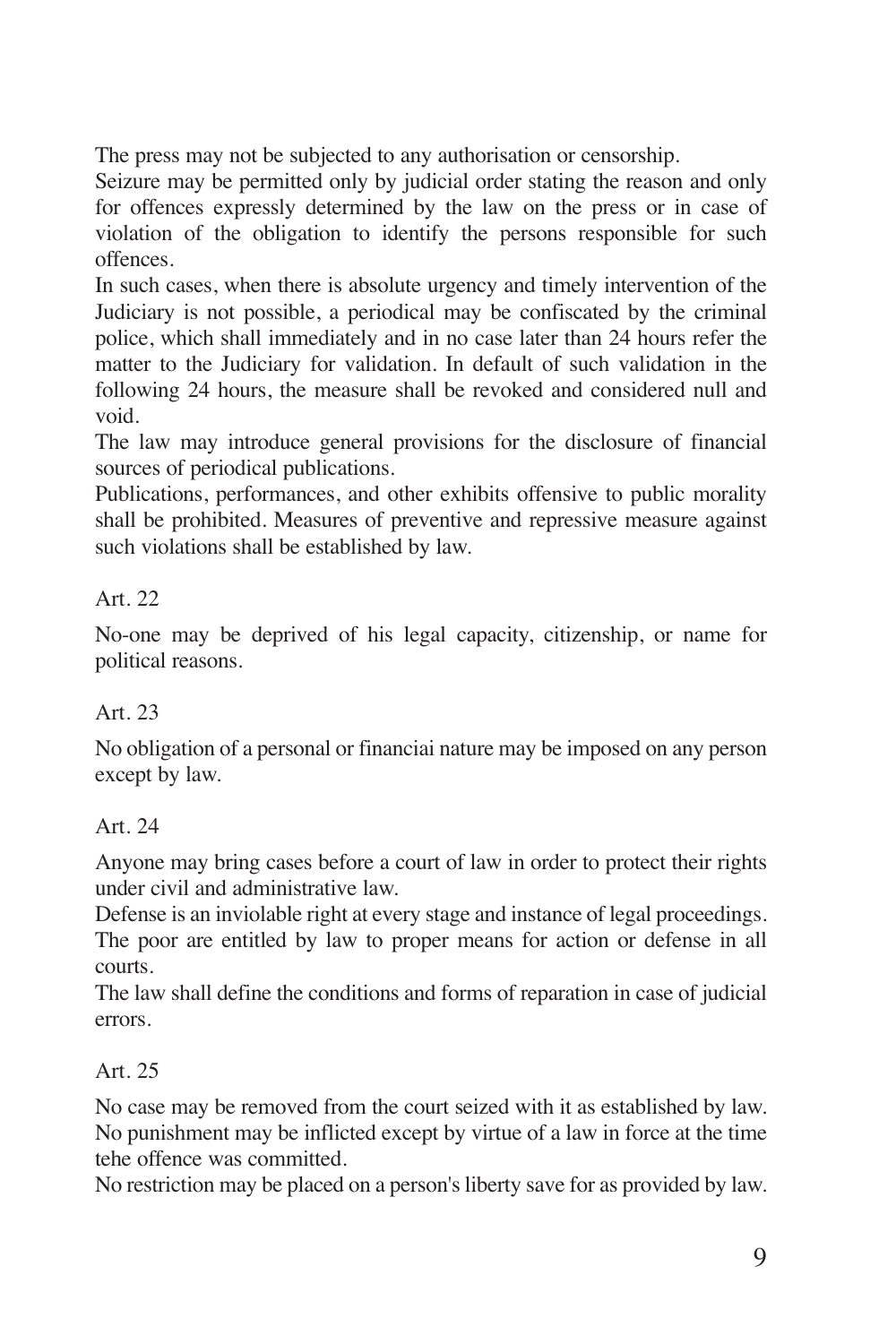Extradition of a citizen may be granted only if it is expressly envisaged by international conventions.

In any case, extradition may not be permitted for political offences.

Art.  $27$ 

Criminal responsibility is personal.

A defendant shall be considered not guilty until a final sentence has been passed.

Punishments may not be inhuman and shall aim at re-educating the convicted. Death penalty is prohibited (1).

Art.  $28$ 

Officials of the State or public agencies shall be directly responsible under criminal, civil, and administrative law for acts committed in violation of rights.

In such cases, civil liability shall extend to the State and to such public agency.

# **TITLE II**

# **ETHICAL AND SOCIAL RIGHTS AND DUTIES**

#### Art. 29

The Republic recognises the rights of the family as a natural society founded on marriage.

Marriage is based on the moral and legal equality of the spouses within the limits laid down by law to guarantee the unity of the family.

Art. 30

It is the duty and right of parents to support, raise and educate their children, even if born out of wedlock.

In the case of incapacity of the parents, the law provides for the fulfilment of their duties.

The law ensures such legal and social protection measures as are compatible with the rights of the members of the legitimate family to any children born out of wedlock.

The law shall establish rules and constraints for the determination of paternity.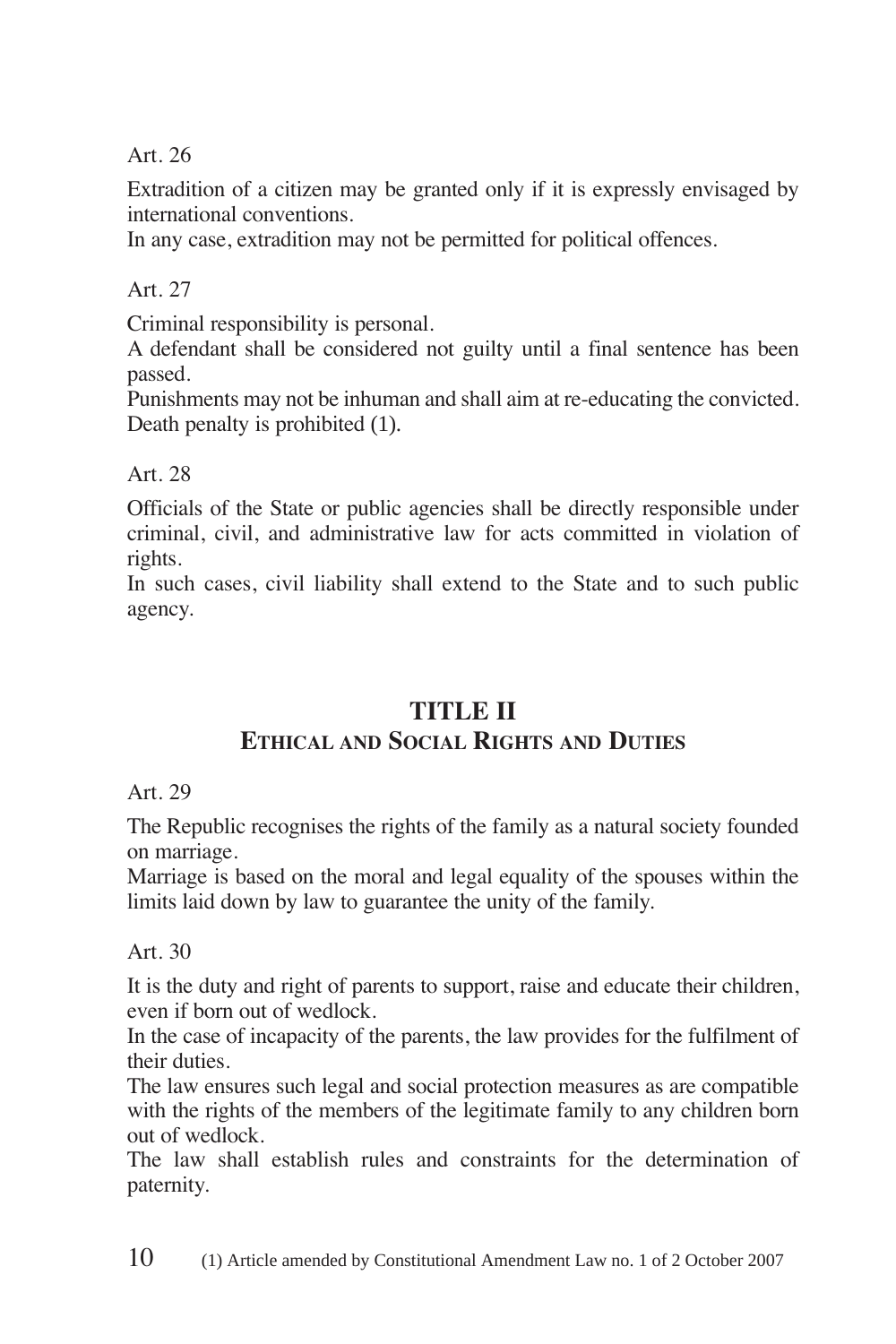The Republic assists the formation of the family and the fulfilment of its duties, with particular consideration for large families, through economic measures and other benefits.

The Republic protects mothers, children and the young by adopting necessary provisions.

# Art. 32

The Republic safeguards health as a fundamental right of the individual and as a collective interest, and guarantees free medical care to the indigent.

No one may be obliged to undergo any health treatment except under the provisions of the law. The law may not under any circumstances violate the limits imposed by respect for the human person.

# Art. 33

The Republic guarantees the freedom of the arts and sciences, which may be freely taught.

The Republic lays down general rules for education and establishes state schools of all branches and grades.

Entities and private persons have the right to establish schools and institutions of education, at no cost to the State.

The law, when setting out the rights and obligations for the non-state schools which request parity, shall ensure that these schools enjoy full liberty and offer their pupils an education and qualifications of the same standards as those afforded to pupils in state schools.

State examinations are prescribed for admission to and graduation from the various branches and grades of schools and for qualification to exercise a profession.

Higher education institutions, universities and academies, have the right to establish their own regulations within the limits laid down by the law.

# Art. 34

Schools are open to everyone.

Primary education, given for at least eight years, is compulsory and free of tuition.

Capable and deserving pupils, including those lacking financial resources, have the right to attain the highest levels of education.

The Republic renders this right effective through scholarships, allowances to families and other benefits, which shall be assigned through competitive examinations.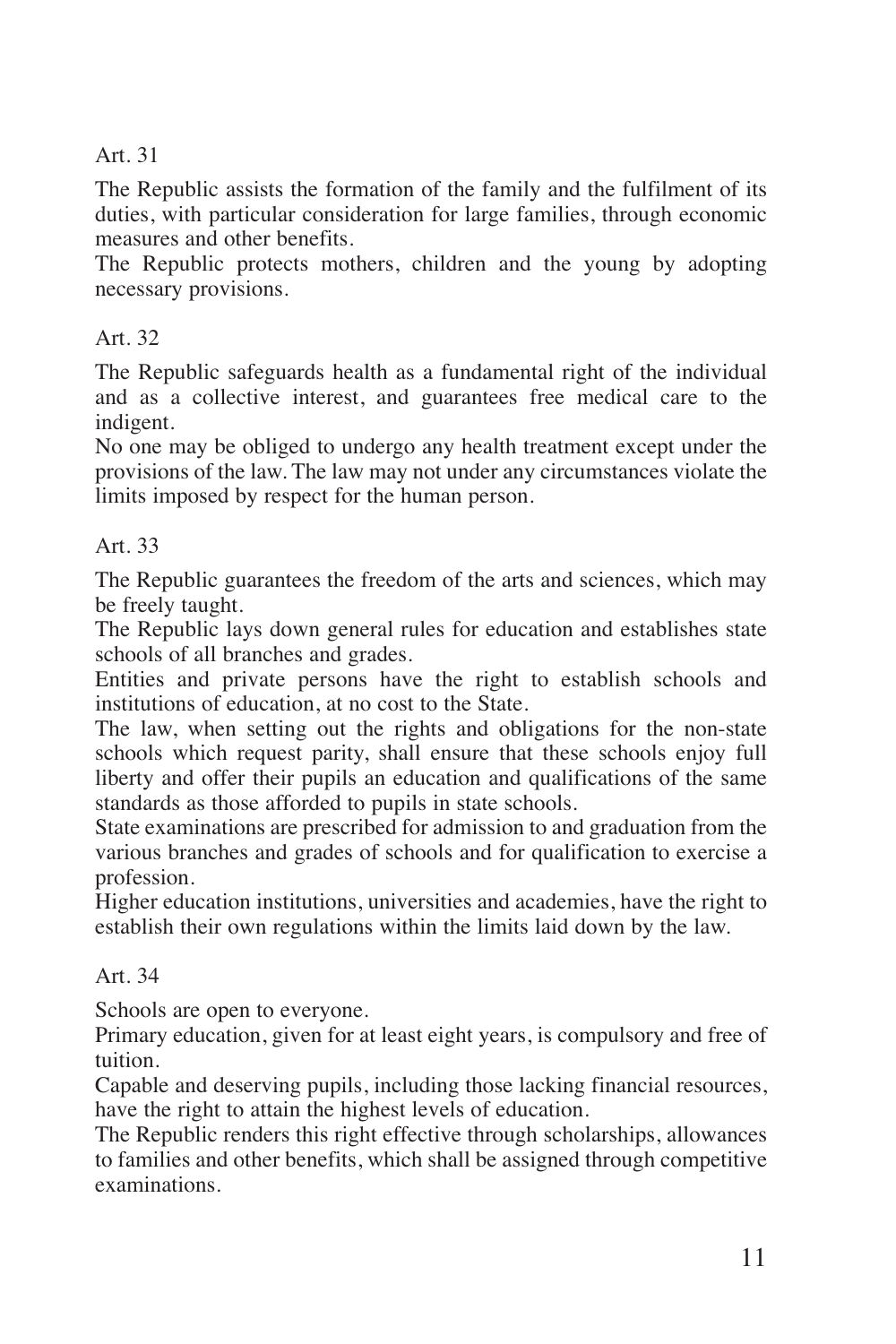# **TITLE III ECONOMIC RIGHTS AND DUTIES**

#### Art. 35

The Republic protects work in all its forms and practices.

It provides for the training and professional advancement of workers.

It promotes and encourages international agreements and organisations which have the aim of establishing and regulating labour rights.

It recognises the freedom to emigrate, subject to the obligations set out by law in the general interest, and protects Italian workers abroad.

#### Art. 36

Workers have the right to a remuneration commensurate to the quantity and quality of their work and in any case such as to ensure them and their families a free and dignified existence.

Maximum daily working hours are established by law.

Workers have the right to a weekly rest day and paid annual holidays. They cannot waive this right.

#### Art. 37

Working women are entitled to equal rights and, for comparable jobs, equal pay as men. Working conditions must allow women to fulfil their essential role in the family and ensure appropriate protection for the mother and child.

The law establishes the minimum age for paid labour.

The Republic protects the work of minors by means of special provisions and guarantees them the right to equal pay for equal work.

#### Art. 38

Every citizen unable to work and without the necessary means of subsistence is entitled to welfare support.

Workers have the right to be assured adequate means for their needs and necessities in the case of accidents, illness, disability, old age and involuntary unemployment.

Disabled and handicapped persons are entitled to receive education and vocational training.

Responsibilities under this article are entrusted to entities and institutions established by or supported by the State.

Private-sector assistance may be freely provided.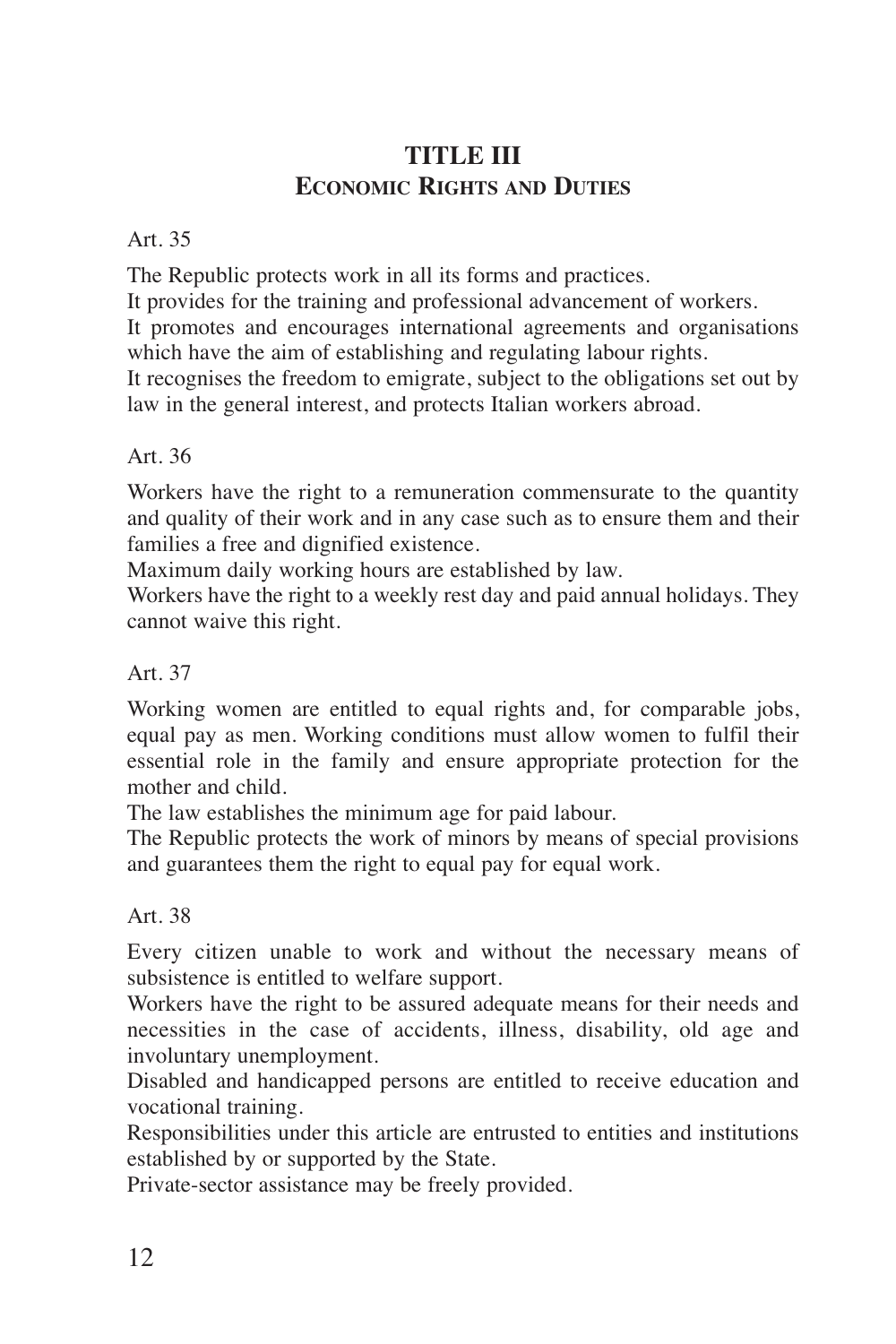Trade unions may be freely established.

No obligations may be imposed on trade unions other than registration at local or central offices, according to the provisions of the law.

A condition for registration is that the statutes of the trade unions establish their internal organisation on a democratic basis.

Registered trade unions are legal persons. They may, through a unified representation that is proportional to their membership, enter into collective labour agreements that have a mandatory effect for all persons belonging to the categories referred to in the agreement.

#### Art $40$

The right to strike shall be exercised in compliance with the law.

#### Art. 41

Private economic enterprise is free.

It may not be carried out against the common good or in such a manner that could damage safety, liberty and human dignity.

The law shall provide for appropriate programmes and controls so that public and private-sector economic activity may be oriented and co-ordinated for social purposes.

#### Art. 42

Property is public or private. Economic assets may belong to the State, to public bodies or to private persons. Private property is recognised and guaranteed by the law, which prescribes the ways it is acquired, enjoyed and its limitations so as to ensure its social function and make it accessible to all.

In the cases provided for by the law and with provisions for compensation, private property may be expropriated for reasons of general interest.

The law establishes the regulations and limits of legitimate and testamentary inheritance and the rights of the State in matters of inheritance.

#### Art. 43

For the purposes of the common good, the law may establish that an enterprise or a category thereof be, through a pre-emptive decision or compulsory purchase authority with provision of compensation, reserved to the Government, a public agency, a workers' or users' association, provided that such enterprise operates in the field of essential public services, energy sources or monopolies and are of general public interest.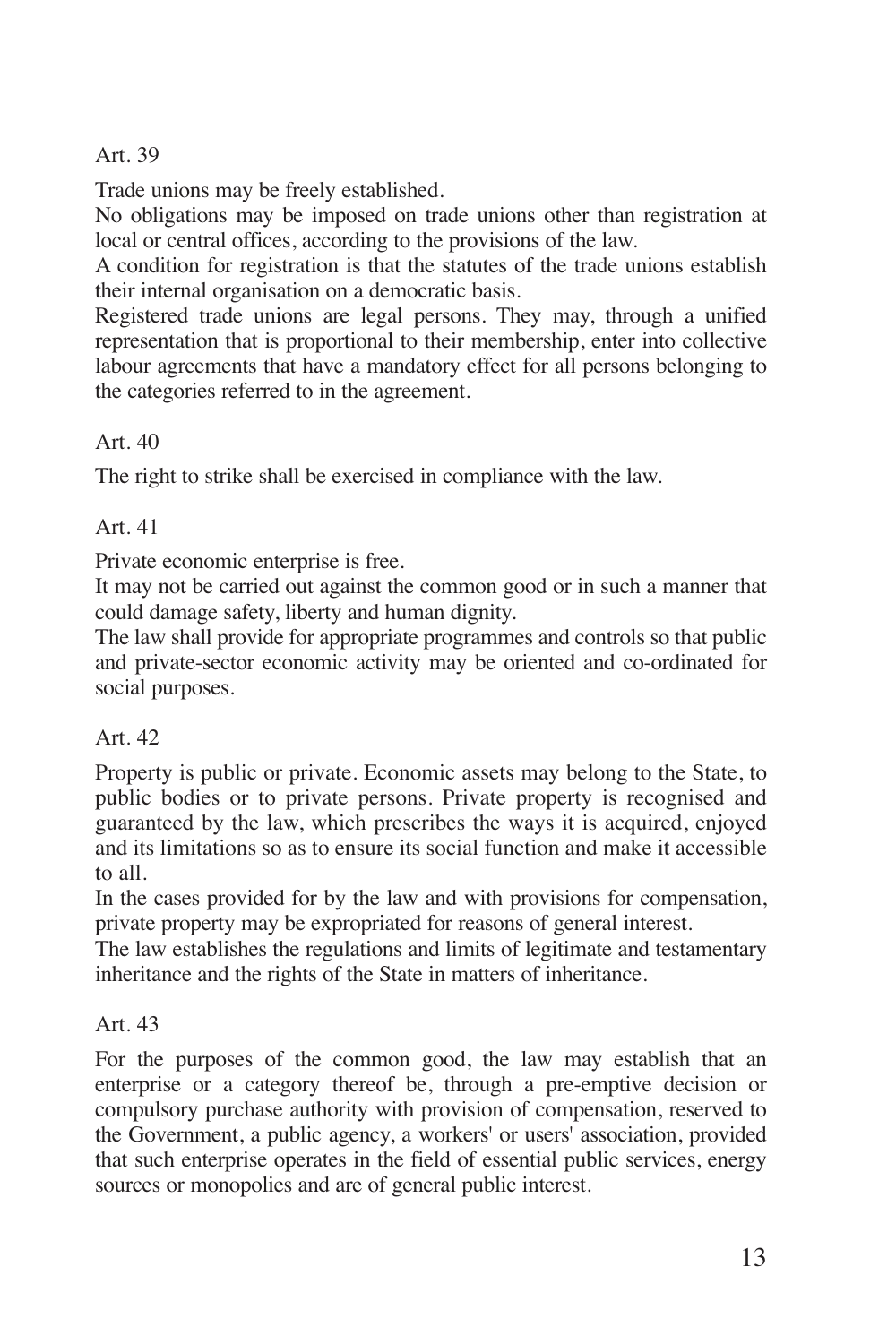For the purpose of ensuring the rational use of land and equitable social relationships, the law imposes obligations and constraints on private ownership of land; it sets limitations to the size of property according to the region and the agricultural area; encourages and imposes land reclamation, the conversion of latifundia and the reorganisation of farm units; and assists small and medium-sized properties.

The law makes provisions for mountain areas.

#### Art. 45

The Republic recognises the social function of co-operation of a mutually supportive, non-speculative nature. The law promotes and encourages cooperation through appropriate means and ensures its character and purposes through appropriate checks.

The law safeguards and promotes the handicrafts.

#### Art. 46

For the economic and social betterment of workers and in harmony with the needs of production, the Republic recognises the rights of workers to collaborate in the management of enterprises, in the ways and within the limits established by law.

#### Art. 47

The Republic encourages and safeguards savings in all forms. It regulates, co-ordinates and oversees the operation of credit.

The Republic promotes house and farm ownership and direct and indirect shareholding in the main national enterprises through the use of private savings.

#### **TITLE IV POLITICAL RIGHTS AND DUTIES**

#### Art. 48

Any citizen, male or female, who has attained majority, is entitled to vote.

The vote is personal and equal, free and secret. The exercise thereof is a civic duty.

The law lays down the requirements and modalities for citizens residing abroad to exercise their right to vote and guarantees that this right is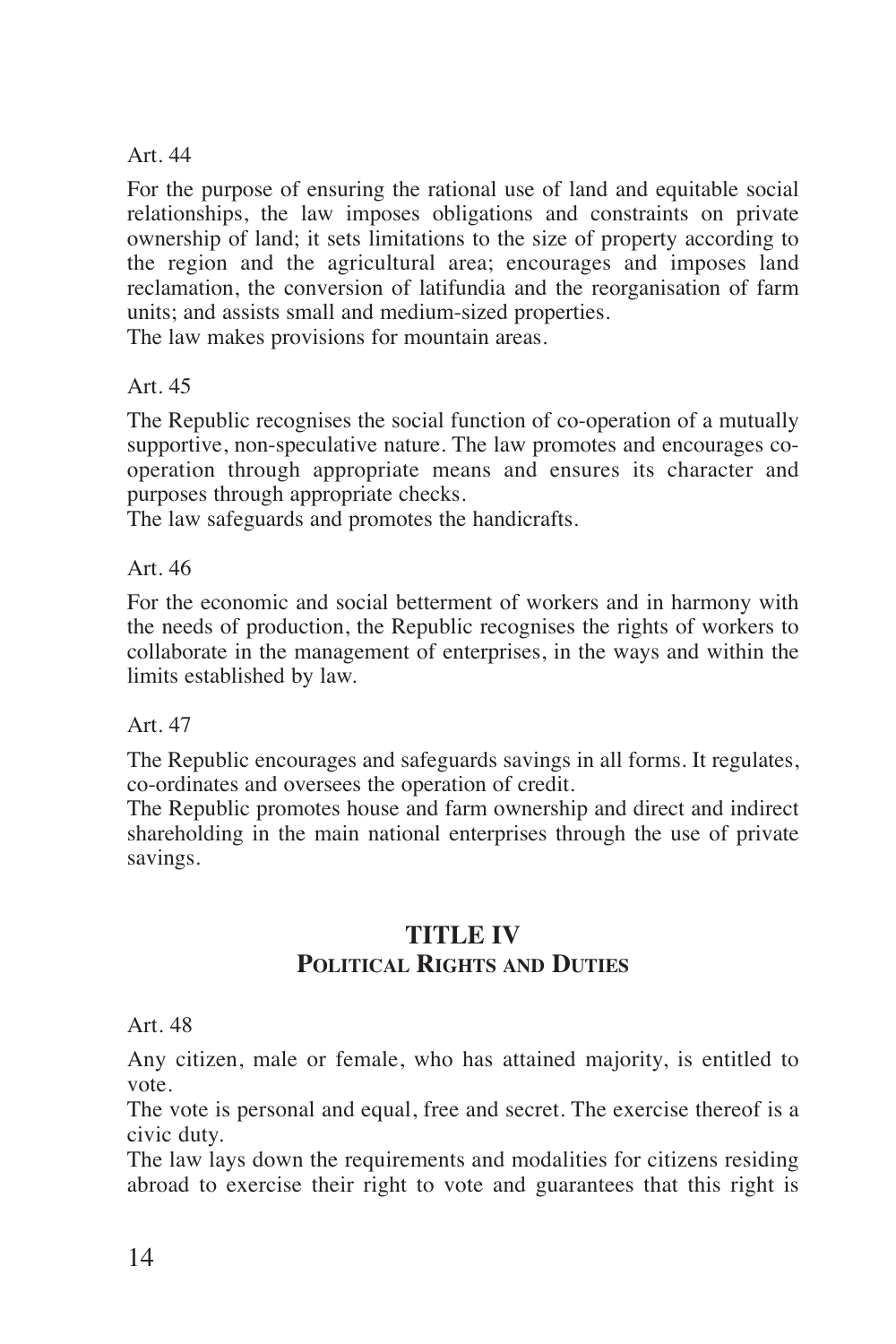effective. A constituency of Italians abroad shall be established for elections to the Houses of Parliament; the number of seats of such constituency is set forth in a constitutional provision according to criteria established by law.

The right to vote cannot be restricted except for civil incapacity or as a consequence of an irrevocable penal sentence or in cases of moral unworthiness as laid down by law.

#### Art. 49

Any citizen has the right to freely establish parties to contribute to determining national policies through democratic processes.

#### Art. 50

Any citizen may present petitions to Parliament to request legislative measures or to express collective needs.

#### Art. 51

Any citizen of either sex is eligible for public offices and elected positions on equal terms, according to the conditions established by law. To this end, the Republic shall adopt specific measures to promote equal opportunities between women and men.

The law may grant Italians who are not resident in the Republic the same rights as citizens for the purposes of access to public offices and elected positions.

Whoever is elected to a public function is entitled to the time needed to perform that function and to retain a previously held job.

#### Art. 52

The defence of the country is a sacred duty for every citizen.

Military service is obligatory within the limits and in the manner set by law. Its fulfilment shall not prejudice a citizen's job, nor the exercise of political rights.

The organisation of the armed forces shall be based on the democratic spirit of the Republic.

#### Art. 53

Every person shall contribute to public expenditure in accordance with their capability.

The tax system shall be progressive.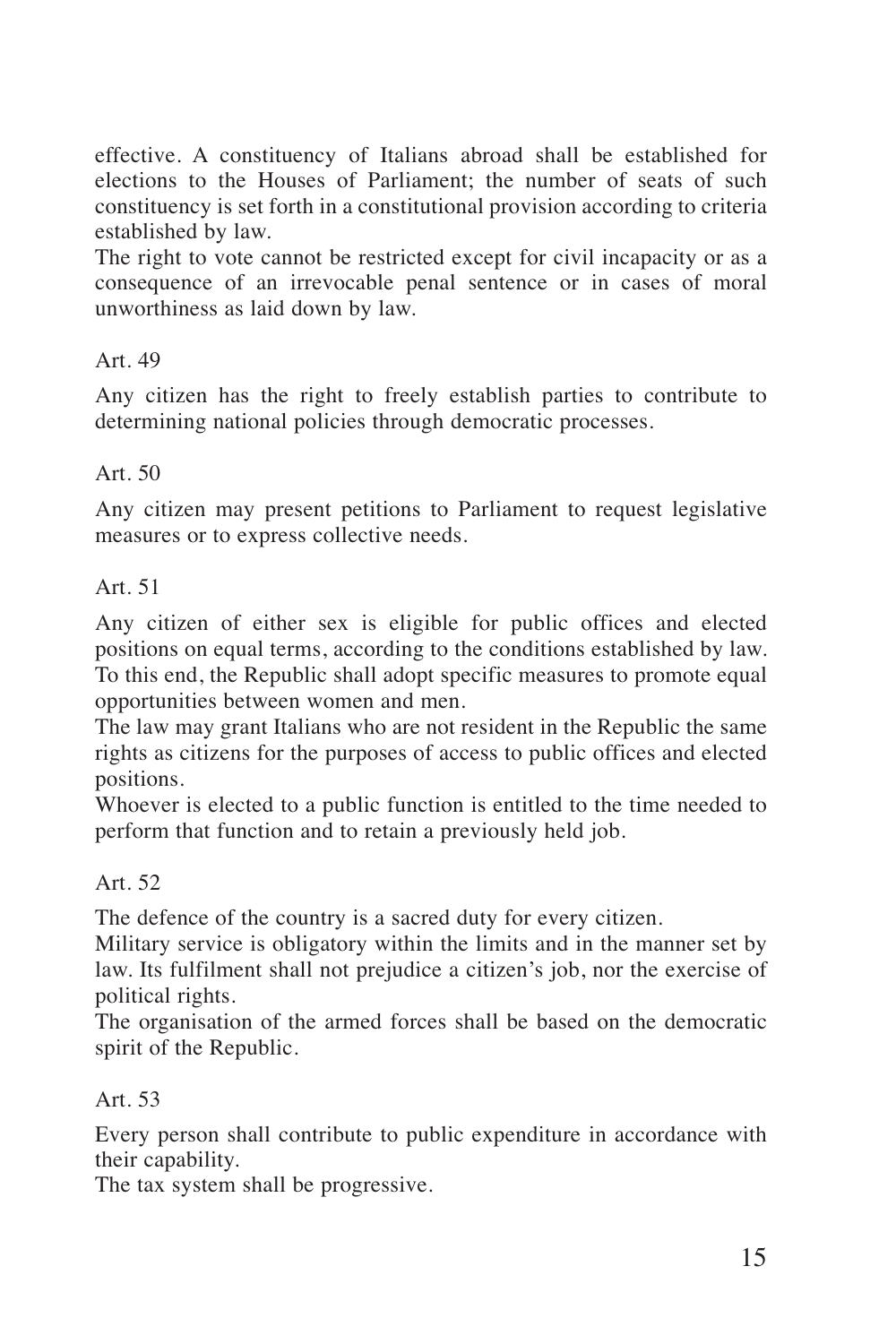All citizens have the duty to be loyal to the Republic and to uphold its Constitution and laws.

Those citizens to whom public functions are entrusted have the duty to fulfil such functions with discipline and honour, taking an oath in those cases established by law.

# PART II ORGANISATION OF REPUBLIC

# **TITLE I THE PARLIAMENT**

#### *Section I* The Houses

Art. 55

Parliament consists of the Chamber of deputies and the Senate of the Republic.

Parliaments shall meet in joint session only in cases established by this **Constitution** 

Art. 56

The Chamber of deputies is elected by direct and universal suffrage.

The number of deputies is six hundred and thirty, twelve of which are elected in the overseas constituency. All voters who have attained the age of twentyfive on the day of elections are eligible to be deputies.

The division of seats among the electoral districts, with the exception of the number of seats assigned to the overseas constituency, is obtained by dividing the number of inhabitants of the Republic, as shown by the latest general census of the population, by six hundred eighteen and by distributing the seats in proportion to the population in every electoral district, on the basis of whole shares and highest remainders.

Art. 57

The Senate of the Republic is elected on a regional basis, with the exception of the seats assigned to the overseas constituency.

The number of senators to be elected is three hundred and fifteen, six of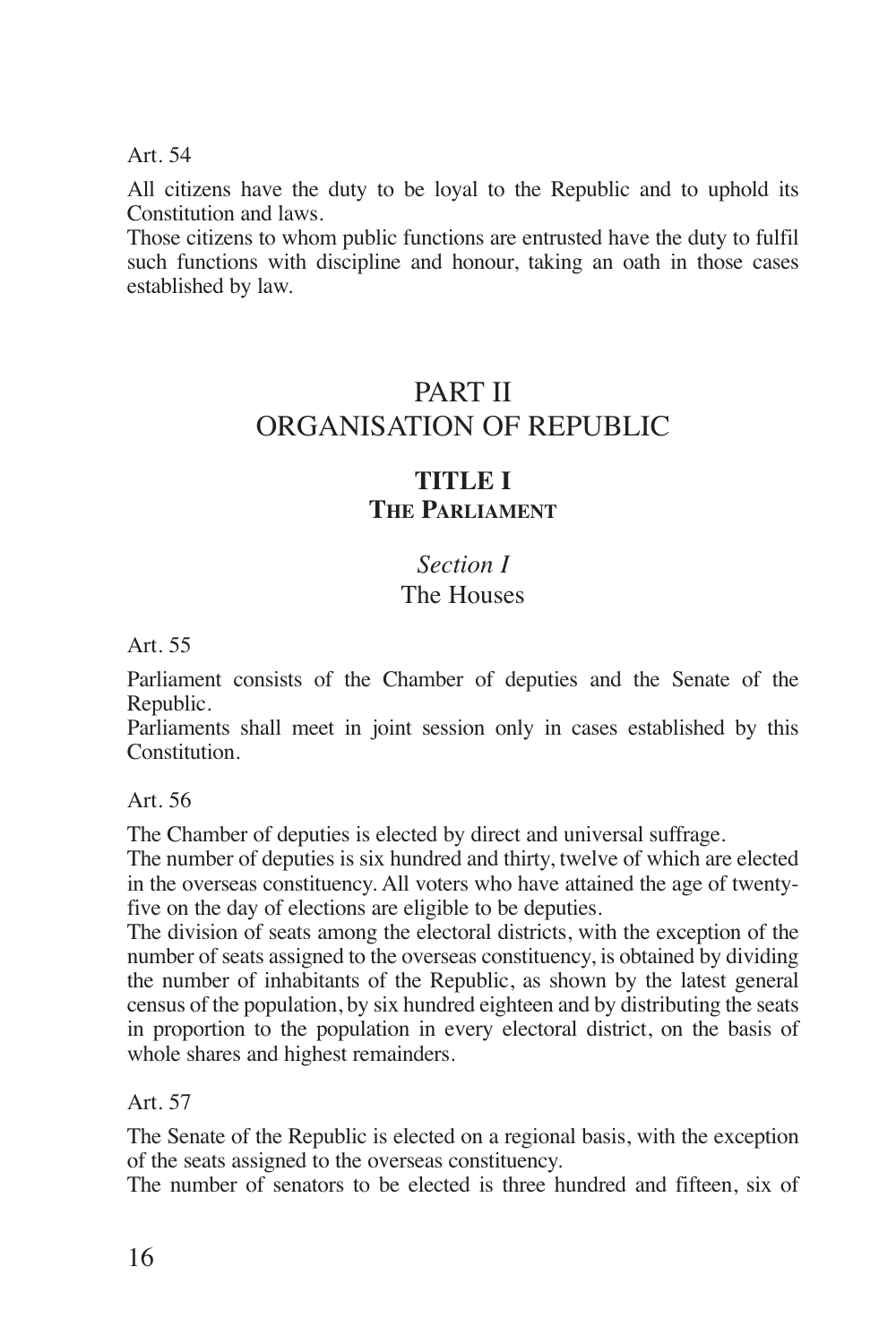whom are elected in the overseas constituency. No Region may have fewer than seven Senators; Molise shall have two, Valle d'Aosta one.

The division of seats among the Regions, with the exception of the number of seats assigned to the overseas constituency and in accordance with the provisions of Article 56 above, is made in proportion to the population of the Regions as per the latest general census, on the basis of whole shares and highest remainders.

#### Art. 58

Senators are elected by universal and direct suffrage by voters who are twenty-five years of age.

Voters who have attained the age of forty are eligible to be elected to the Senate.

#### Art. 59

Former Presidents of the Republic are Senators by right and for life unless they renounce the office.

The President of the Republic may appoint five citizens who have honoured the Nation through their outstanding achievements in the social, scientific, artistic and literary fields as life Senators.

#### Art. 60

The Chamber of deputies and the Senate of the Republic are elected for five years.

The term for each House may not be extended, except by law and only in the case of war.

#### Art. 61

Elections for a new Parliament shall take place within seventy days from the end of the term of the previous Houses. The first meeting is convened no later than twenty days after the elections.

Until such time as the new Houses meet, the powers of the previous Houses are extended.

#### Art. 62

In default of any other provisions, Parliament shall be convened on the first working day of February and October.

Each House may be convened in special session on the initiative of its President, the President of the Republic or a third of its members.

When one House is convened in special session, the other House is convened as a matter of course.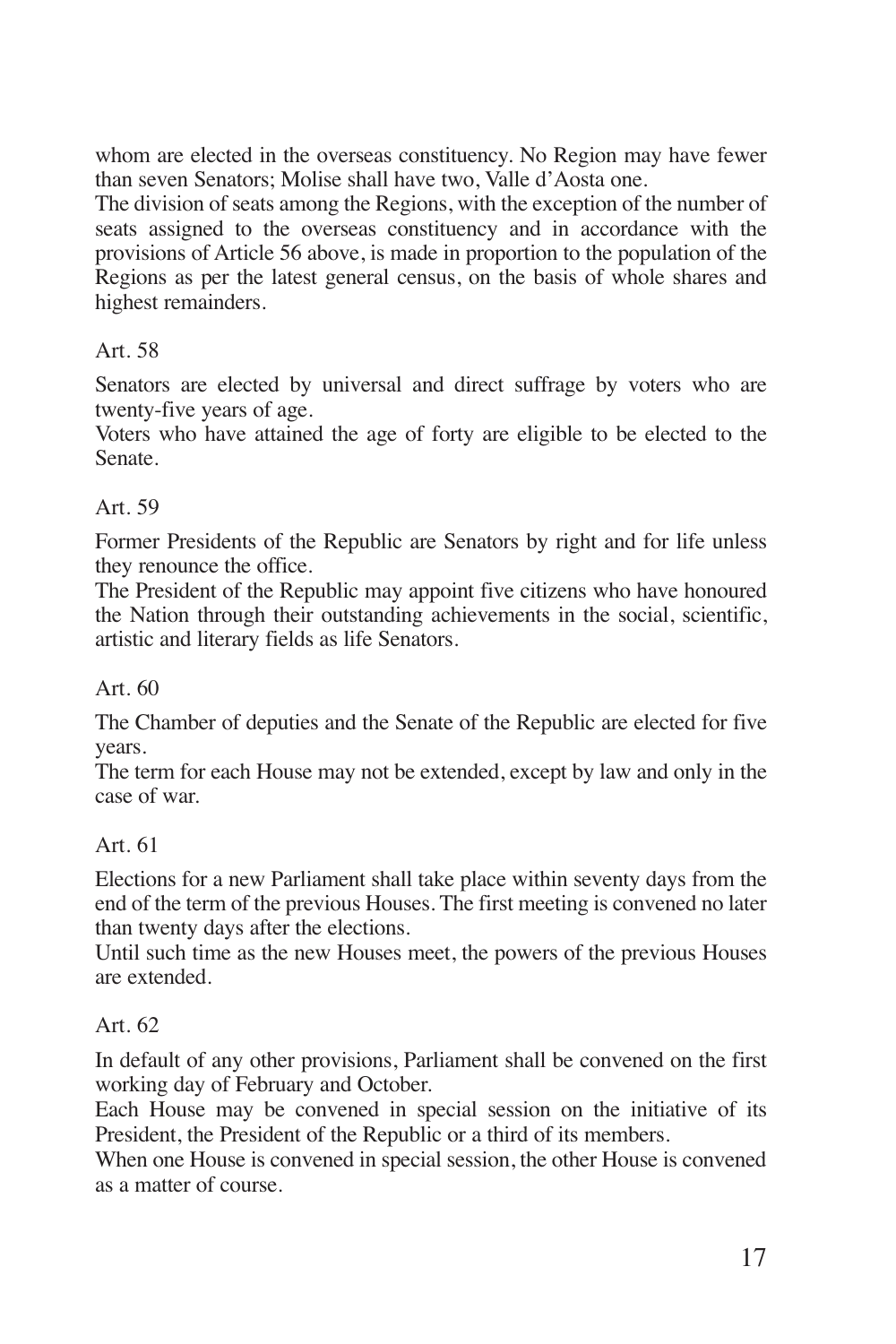Each House shall elect a President and a Bureau from among its members. When Parliament meets in joint session, the President and the Bureau are those of the Chamber of Deputies.

# Art. 64

Each House adopts its own Rules by an absolute majority of its members. The sittings are public; however, each of the Houses and Parliament in joint session may decide to convene a closed session.

The decisions of each House and of Parliament are not valid if the majority of the members is not present, and if they are not passed by a majority of those present, save for those instances where the Constitution prescribes a special majority.

Members of the Government, even when not members of Parliament, have the right, and, when requested, the obligation to attend the sittings. They shall be heard every time they so request.

Art. 65

The law determines the cases of disqualification with the office of deputy or senator.

No one may be a member of both Houses at the same time.

Art. 66

Each House verifies the credentials of its members and the causes of disqualification that may arise at a later stage.

Art. 67

Each Member of Parliament represents the Nation and carries out his duties without a binding mandate.

Art. 68

Members of Parliament cannot be held accountable for the opinions expressed or votes cast in the performance of their function.

In default of the authorisation of his House, no Member of Parliament may be submitted to personal or home search, nor may he be arrested or otherwise deprived of his personal freedom, nor held in detention, except when a final court sentence is enforced, or when the Member is apprehended in the act of committing an offence for which arrest *flagrante delicto* is mandatory.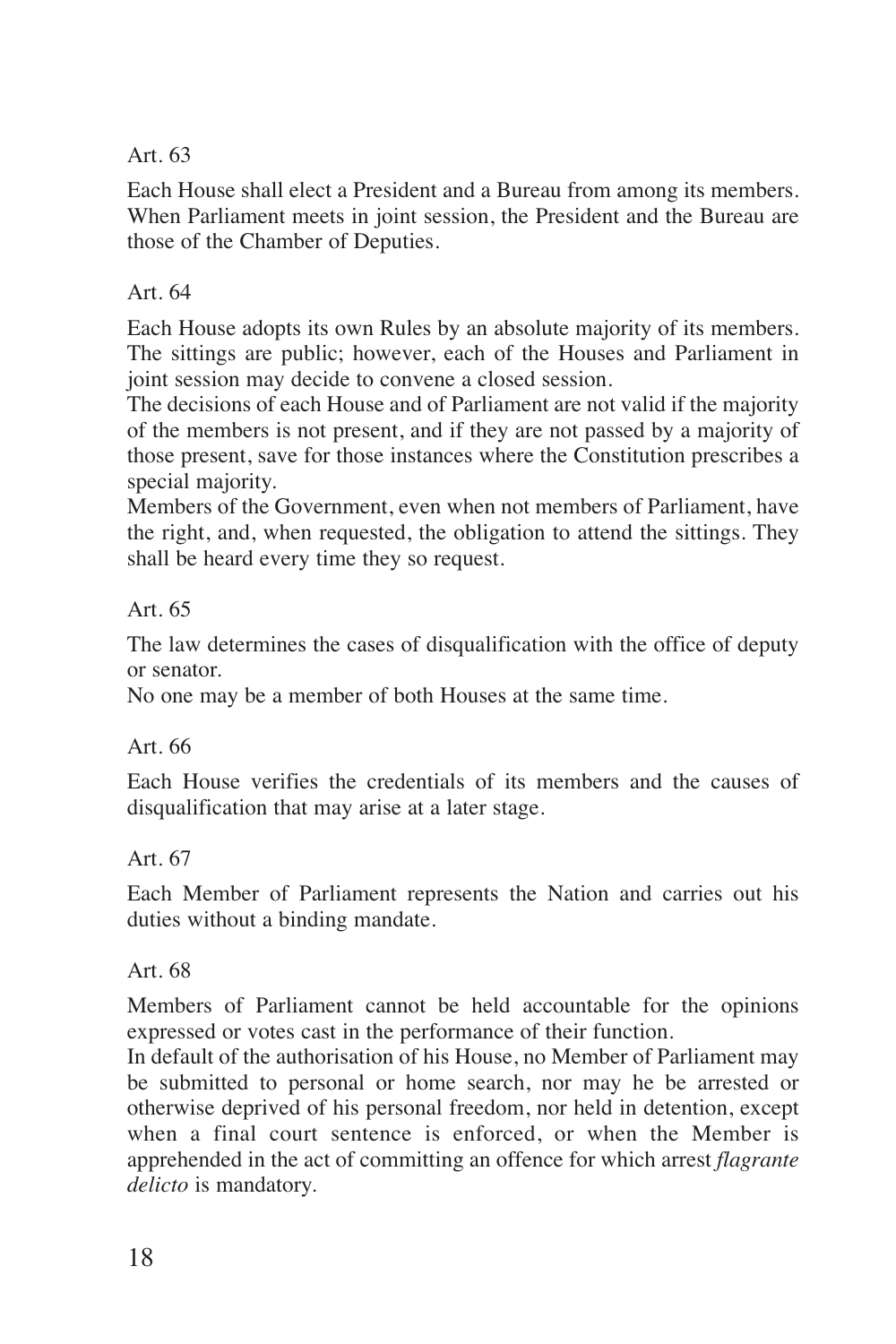Such an authorization shall also be required in order to monitor a Member of Parliament's conversations or communications, or to seize such member's mail.

Art. 69

Members of Parliament shall receive an allowance established by law.

# *Section II* The Legislative Process

Art. 70

The legislative function is exercised collectively by both Houses.

Art. 71

Legislation may be introduced by the Government, by a Member of Parliament and by those entities and bodies so empowered by constitutional amendment law.

The people may initiate legislation by proposing a bill drawn up in sections and signed by at least fifty-thousand voters.

#### Art. 72

A Bill introduced in either House of Parliament shall, under the Rules of procedure of such House, be scrutinised by a Committee and then by the whole House, which shall consider it section by section and then put it to the final vote.

The Rules shall establish shorter procedures to consider a Bill that has been declared urgent.

They may also establish when and how the consideration and approval of bills may be referred to Committees, including Standing Committees, composed so as to reflect the proportion of the Parliamentary Groups. Even in such cases, until the moment of its final approval, a bill may be referred back to the whole House, if the Government or one-tenth of the members of the House or one-fifth of the Committee request that it be debated and voted on by the House itself or that it be submitted to the House for final approval, following explanations of vote. The Rules shall establish the ways in which the proceedings of Committees are made public.

The ordinary procedure for consideration and direct approval by the House is always followed in the case of bills on constitutional and electoral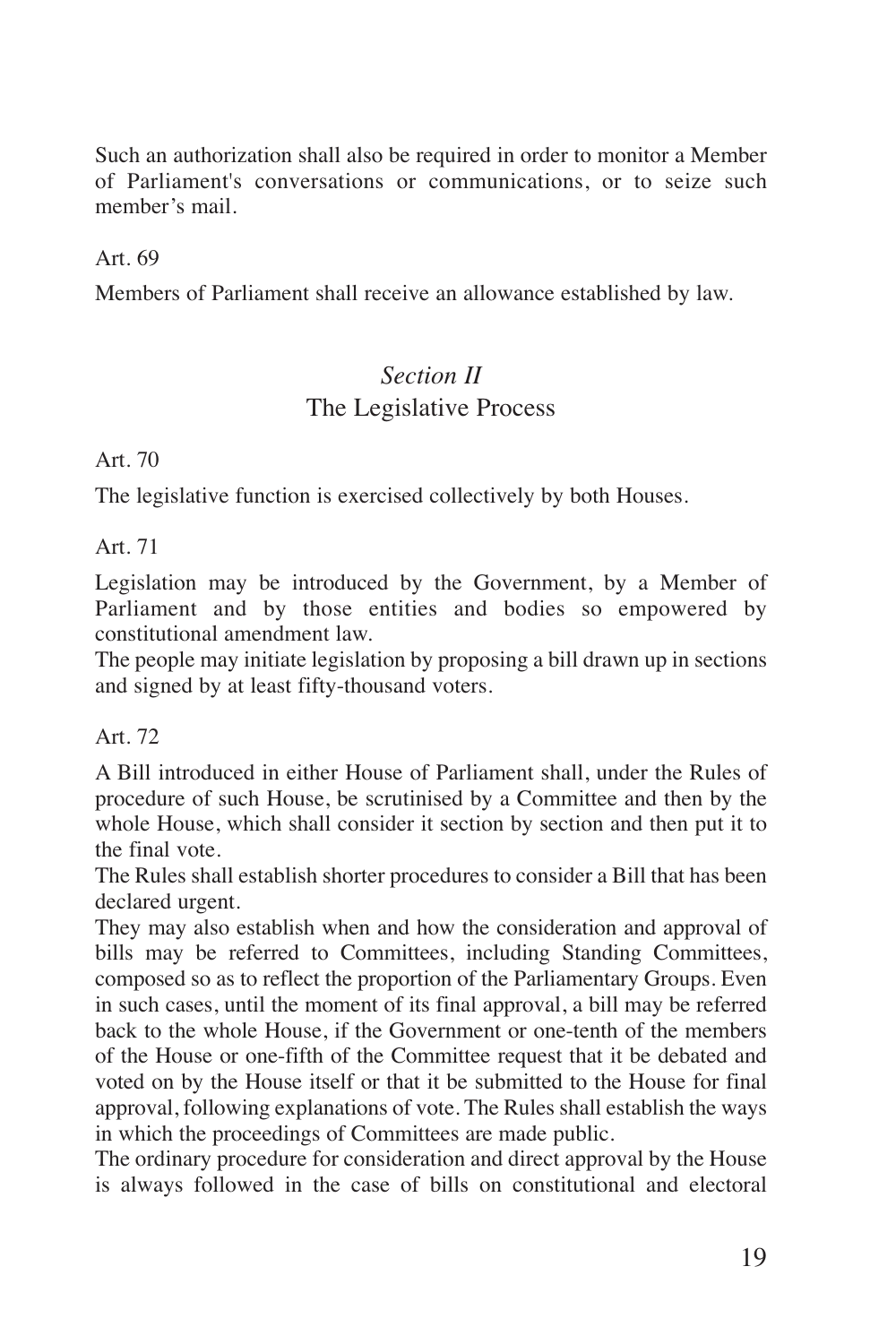matters, delegating legislation, ratification of international treaties and the approval of budgets and accounts.

#### Art. 73

Laws are promulgated by the President of the Republic within one month of their approval.

If the Houses, each by an absolute majority of its members, declare a law to be urgent, the law is promulgated within the deadline established therein.

A laws is published immediately after promulgation and comes into force on the fifteenth day following publication, unless such law establishes a different deadline.

#### Art. 74

The President of the Republic may send Parliament a reasoned opinion to request that a law scheduled for promulgation be considered anew. If such law is passed again, it shall be promulgated.

#### Art. 75

A general referendum may be held to repeal, in whole or in part, a law or a measure having he force of law, when so requested by five hundred thousand voters or five Regional Councils.

No referendum may be held on a law regulating taxes, the budget, amnesty or pardon, or a law ratifying an international treaty.

Any citizen entitled to vote for the Chamber of deputies has the right to vote in a referendum.

The referendum shall be considered to have been carried if the majority of those eligible has voted and a majority of valid votes has been achieved.

#### Art. 76

The exercise of the legislative function may not be delegated to the Government unless principles and criteria have been established and then only for a limited time and for specified purposes.

#### Art. 77

The Government may not, without an enabling act from the Houses, issue a decree having force of law.

When the Government, in case of necessity and urgency, adopts under its own responsibility a temporary measure, it shall introduce such measure to Parliament for transposition into law. During dissolution, Parliament shall be convened within five days of such introduction.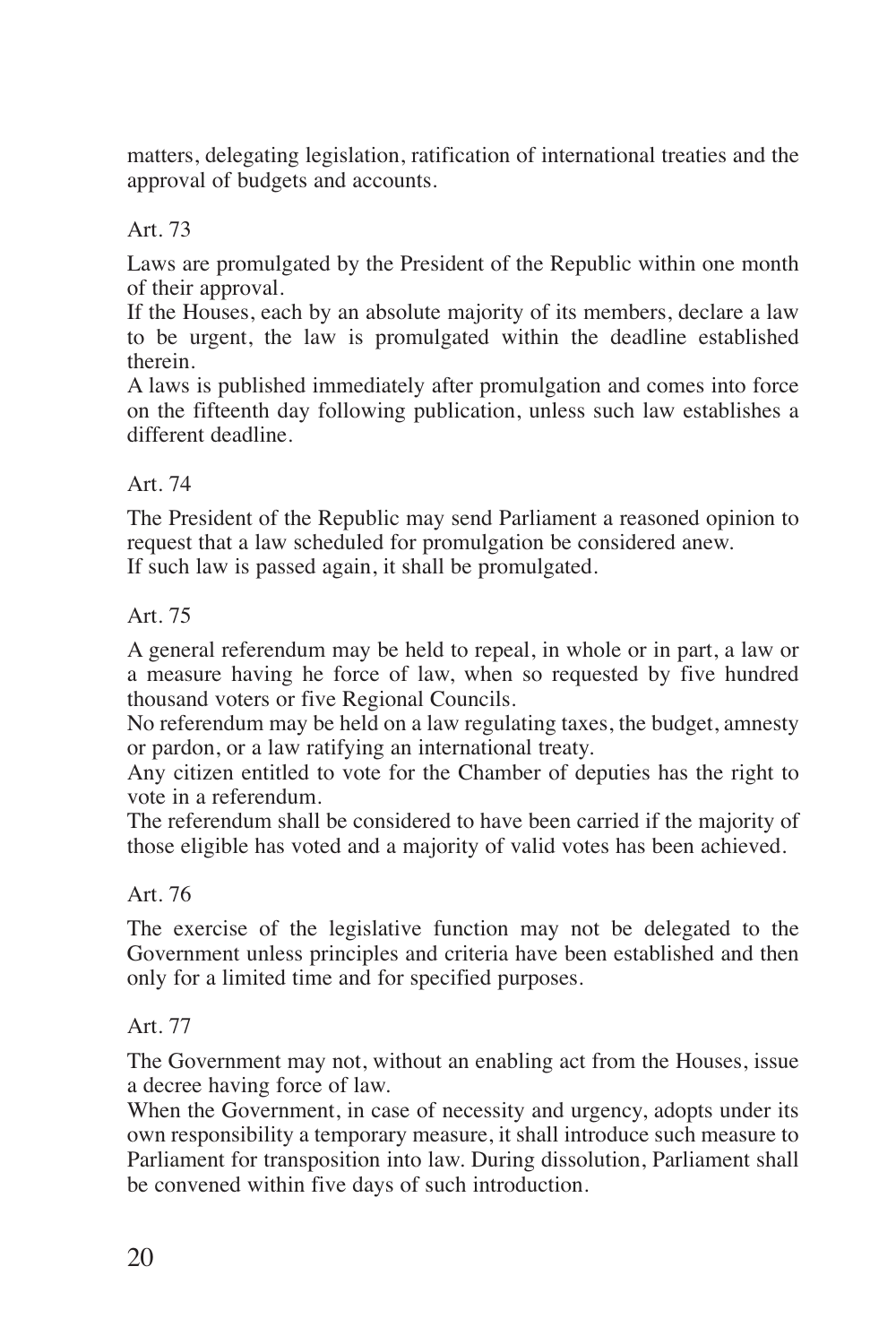Such a measure shall lose effect from the beginning if it is not transposed into law by Parliament within sixty days of its publication. Parliament may regulate the legal relations arisen from the rejected measure.

#### Art. 78

Parliament has the authority to declare a state of war and vest the necessary powers into the Government.

#### Art. 79

Amnesty and pardon may ge granted by a law which has received a twothirds majority in both Houses of Parliament, on each section and on the final vote.

Such law shall set the deadline for the implementation of amnesty or pardon.

Amnensty and pardon thus introduced may not be granted in the cases of a crime committed after the introduction of such bill.

#### Art. 80

Parliament shall authorise by law the ratification of such international treaties as have a political nature, require arbitration or a legal settlement, entail change of borders, spending or new legislation.

#### Art. 81

Every year, Parliament shall pass the budget and the financial statements introduced by the Government.

Interim budget authority may not be granted save by law and for not longer than four months.

The Budget may not introduce new taxes and new expenditures.

Any other law involving new or increased spending shall detail the means therefor.

#### Art. 82

Each House of Parliament may conduct enquiries on matters of public interest.

For this purpose, it shall detail from among its members a Committee formed in such a way so as to represent the proportionality of existing Parliamentary Groups. A Committee of Enquiry may conduct investigations and examination with the same powers and limitations as the judiciary.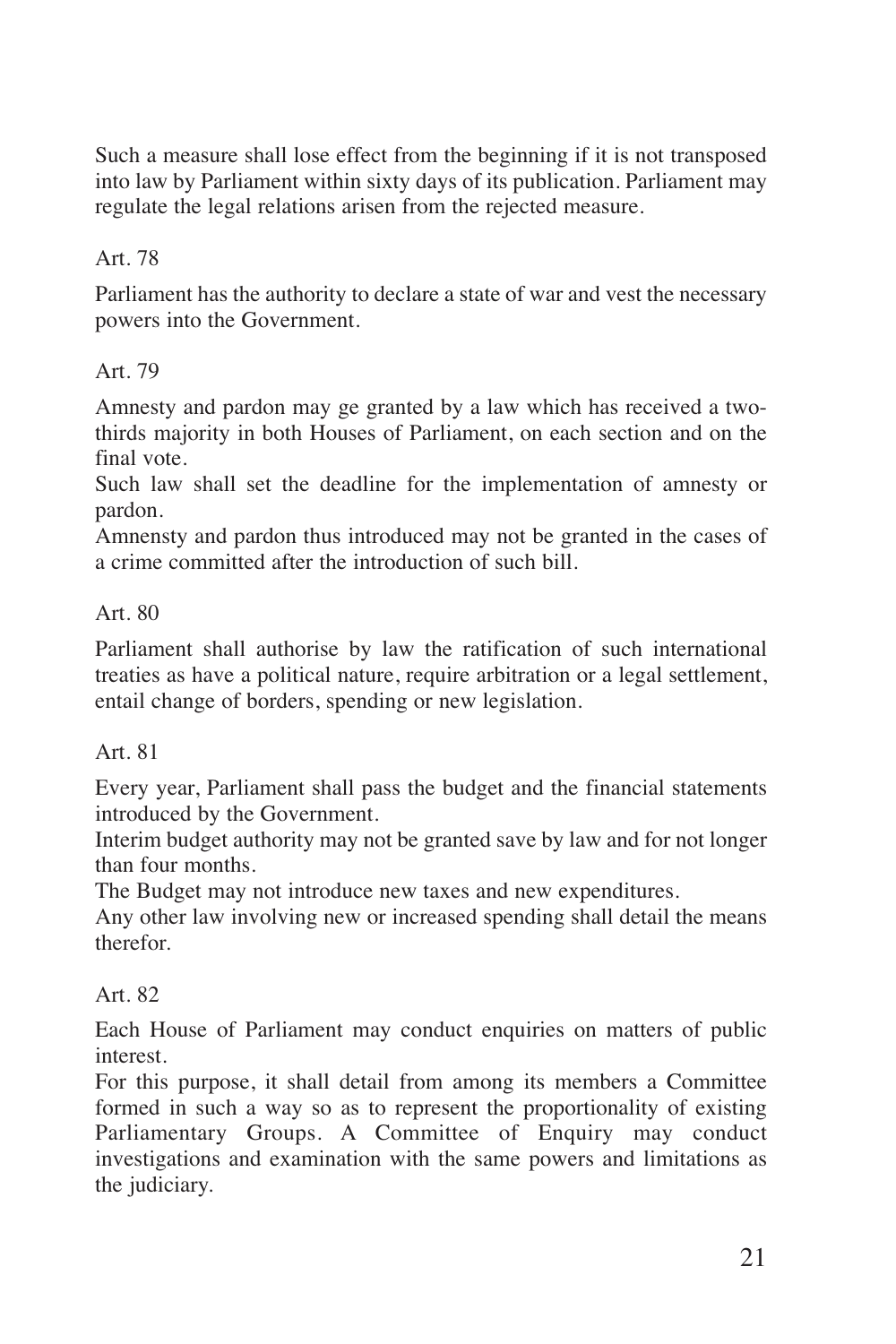# **TITLE II THE PRESIDENT OF THE REPUBLIC**

#### Art. 83

The President of the Republic is elected by Parliament in joint session. Three delegates from every Region elected by the Regional Council so as to ensure that minorities are represented shall participate in the election. Valle d'Aosta has one delegate only.

The election of the President of the Republic is by secret ballot with a majority of two thirds of the assembly. After the third ballot an absolute majority shall suffice.

#### Art. 84

Any citizen who has attained fifty years of age and enjoys civil and political rights can be elected President of the Republic.

The office of President of the Republic is incompatible with any other office.

The remuneration and entitlements of the President are established by law.

#### Art. 85

The President of the Republic is elected for seven years.

Thirty days before the expiration of the term, the President of the Chamber of Deputies shall summon a joint session of Parliament and the regional delegates to elect the new President of the Republic.

During dissolution of Parliament or in the three months preceding dissolution, the election shall be held within the first fifteen days of the first sitting of a new Parliament.

In the intervening time, the powers of the incumbent President are extended.

#### Art. 86

The functions of the President of the Republic, in all cases in which the President cannot perform them, shall be performed by the President of the Senate.

In case of permanent incapacity or death or resignation of the President of the Republic, the President of the Chamber of Deputies shall call an election of a new President of the Republic within fifteen days, notwithstanding the longer term envisaged during dissolution of Parliament or in the three months preceding dissolution.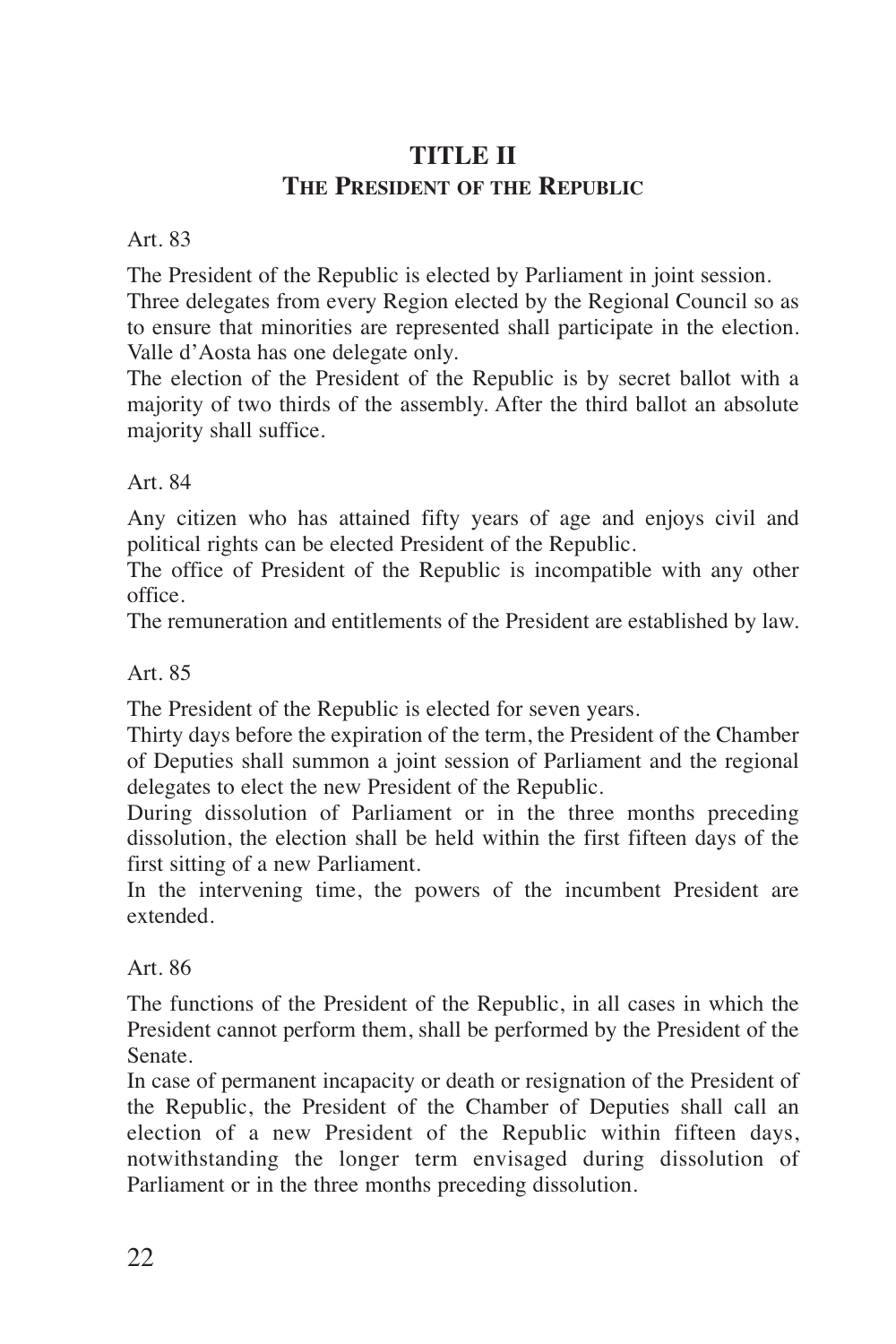The President of the Republic is the Head of the State and represents national unity.

The President may send messages to Parliament.

The President shall:

- authorise the introduction to Parliament of bills initiated by the Government;
- promulgate laws and issue decrees having the force of law, and regulations;
- call a general referendum in the cases provided for by the Constitution;
- appoint State officials in the cases provided for by the law;
- accredit and receive diplomatic representatives, and ratify international treaties which have, where required, been authorised by Parliament.

The President is the commander-in-chief of the armed forces, shall preside over the Supreme Council of Defence established by law, and shall make declarations of war as have been agreed by Parliament.

The President shall preside over the High Council of the Judiciary.

The President may grant pardons and commute punishments.

The President shall confer the honorary distinctions of the Republic.

#### Art. 88

In consultation with the presiding officers of Parliament, the President may dissolve one or both Houses of Parliament.

The President of the Republic may not exercise such right during the final six months of the presidential term, unless said period coincides in full or in part with the final six months of Parliament.

#### Art. 89

A writ of the President of the Republic shall not be valid unless signed by the proposing Minister, who shall be accountable for it.

A writ having force of law and other writs issued by virtue of a law shall be countersigned by the President of the Council of Ministers.

#### Art. 90

The President of the Republic is not responsible for the actions performed in the exercise of presidential duties, except in the case of high treason or violation of the Constitution.

In such cases, the President may be impeached by Parliament in joint session, with an absolute majority of its members.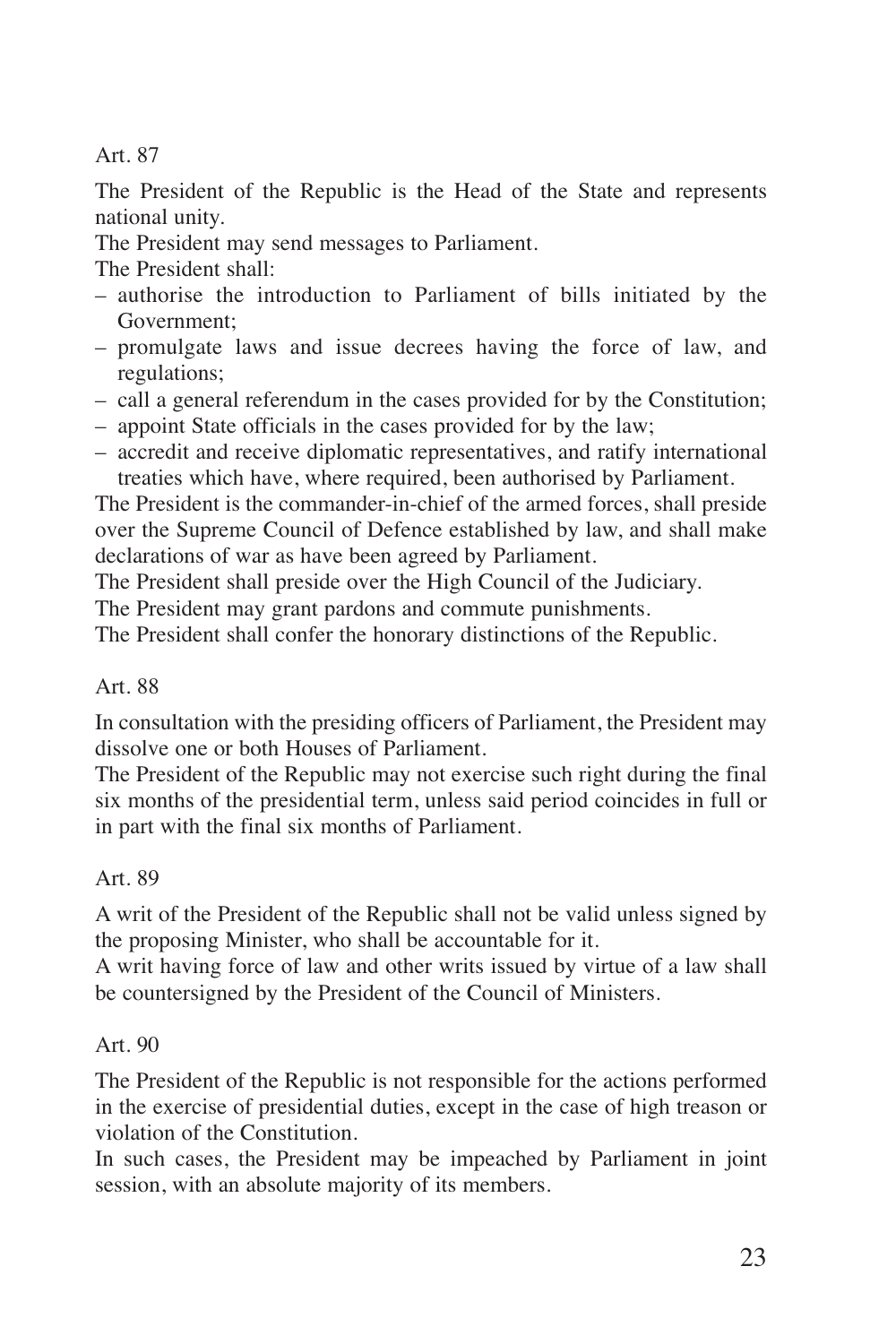Before taking office, the President of the Republic shall take an oath of allegiance to the Republic and pledge to uphold the Constitution before Parliament in joint session.

# **TITLE III THE GOVERNMENT**

# *Section I* The Council of Ministers

Art. 92

The Government of the Republic is made up of the President of the Council and the Ministers who together form the Council of Ministers. The President of the Republic appoints the President of the Council of Ministers and, on his proposal, the Ministers.

Art. 93

Before taking office, the President of the Council of Ministers and the Ministers shall be sworn in by the President of the Republic.

Art. 94

The Government must receive the confidence of both Houses of Parliament.

Each House grants or withdraws its confidence through a reasoned motion voted on by roll-call.

Within ten days of its formation the Government shall come before Parliament to obtain confidence.

An opposing vote by one or both the Houses against a Government proposal does not entail the obligation to resign.

A motion of no-confidence must be signed by at least one-tenth of the members of the House and cannot be debated earlier than three days from its presentation.

Art. 95

The President of the Council conducts and holds responsibility for the general policy of the Government.

The President of the Council ensures the coherence of political and administrative policies, by promoting and co-ordinating the activity of the **Ministers**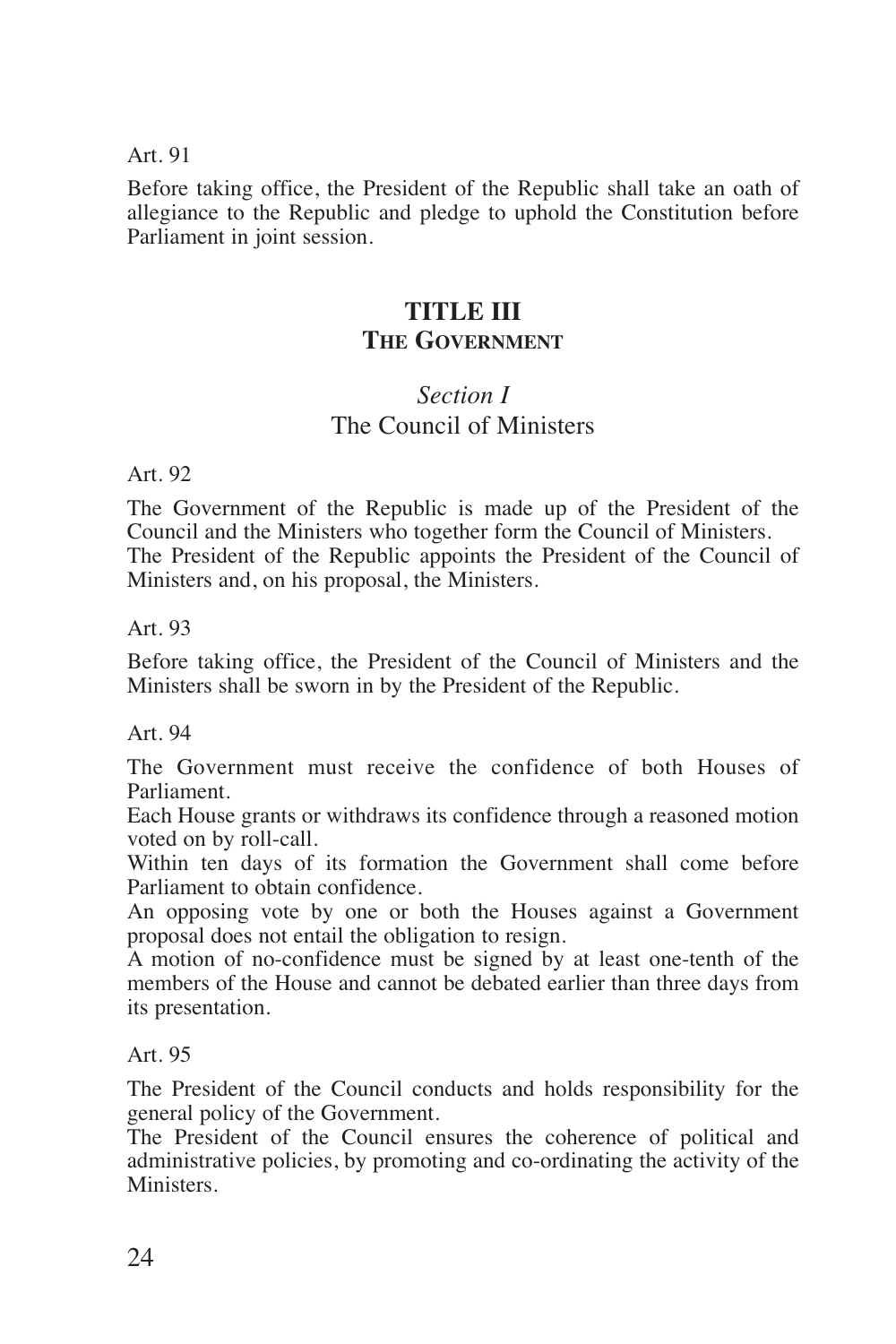The Ministers are collectively responsible for the acts of the Council of Ministers; they are individually responsible for the acts of their own ministries.

The law establishes the organisation of the Presidency of the Council, as well as the number, competence and organisation of the ministries.

#### Art. 96

The President of the Council of Ministers and the Ministers, even if they resign from office, are subject to normal justice for crimes committed in the exercise of their duties, provided authorisation is given by the Senate of the Republic or the Chamber of Deputies, in accordance with the norms established by Constitutional Law.

#### *Section II*

#### Public Administration

Art. 97

Public offices are organised according to the provisions of law, so as to ensure the efficiency and impartiality of administration.

The regulations of the offices lay down the areas of competence, the duties and the responsibilities of the officials.

Employment in public administration is accessed through competitive examinations, except in the cases established by law.

#### Art. 98

Civil servants are exclusively at the service of the Nation.

If they are Members of Parliament, they may not be promoted in their services, except through seniority.

The law may set limitations on the right to become members of political parties in the case of magistrates, career military staff in active service, law enforcement officers, and overseas diplomatic and consular representatives.

# *Section III* Auxiliary Bodies

#### Art. 99

The National Council for Economics and Labour is composed, as set out by law, of experts and representatives of the economic categories, in such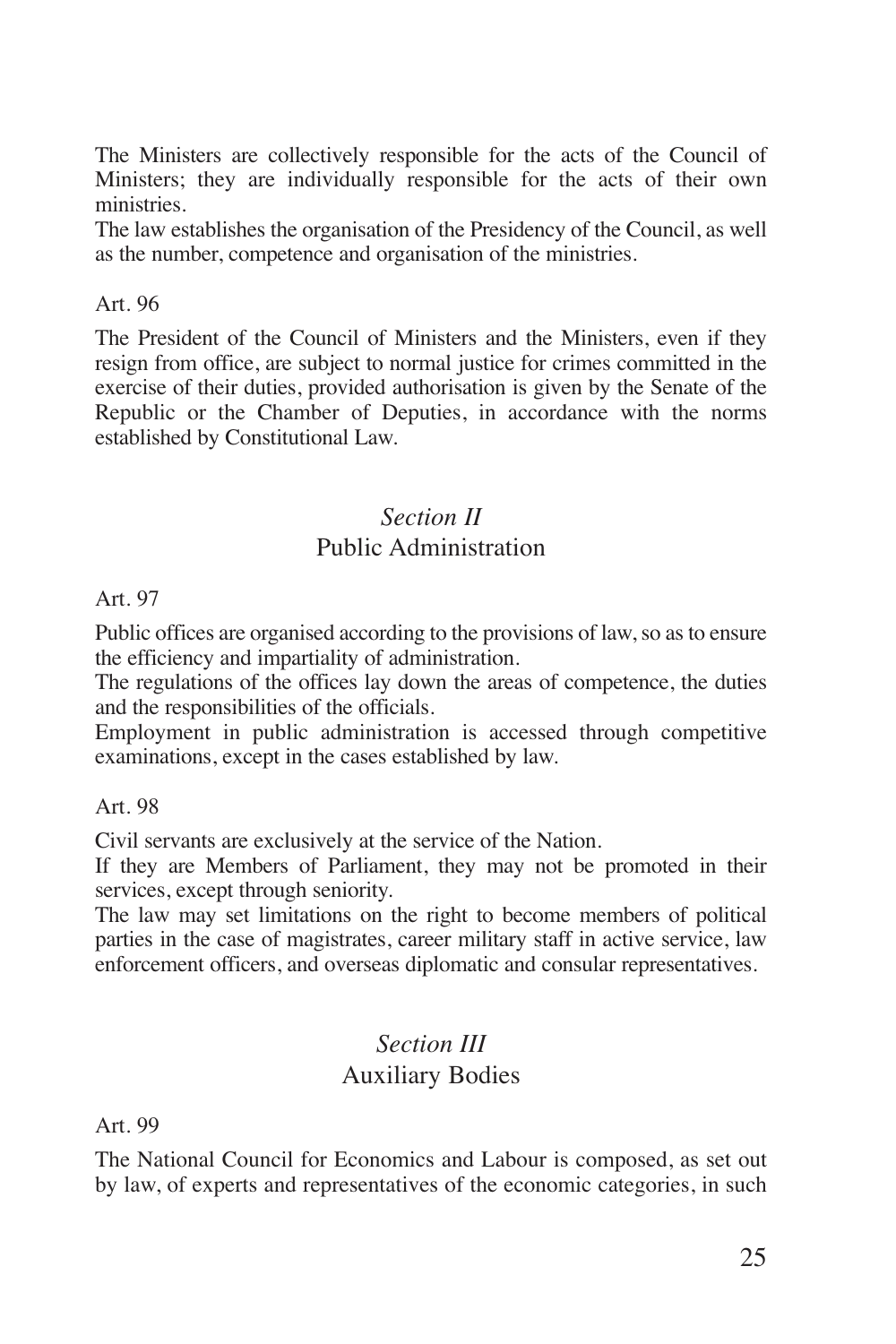a proportion as to take account of their numerical and qualitative importance.

It serves as a consultative body for Parliament and the Government on those matters and those functions attributed to it by law.

It can initiate legislation and may contribute to drafting economic and social legislation according to the principles and within the limitations laid out by law.

Art. 100

The Council of State is a legal-administrative consultative body and it oversees the administration of justice.

The Court of Accounts exercises preventive control over the legitimacy of Government measures, and also ex-post auditing of the administration of the State Budget. It participates, in the cases and ways established by law, in auditing the financial management of the entities receiving regular budgetary support from the State. It reports directly to Parliament on the results of audits performed.

The law ensures the independence from the Government of the two bodies and of their members.

# **TITLE IV THE JUDICAL BRANCH**

#### *Section I*

#### The Organisation of the Judiciary

#### Art. 101

Justice is administered in the name of the people. Judges are subject only to the law.

Art. 102

Judicial proceedings are exercised by ordinary magistrates empowered and regulated by the provisions concerning the Judiciary.

Extraordinary or special judges may not be established. Only specialised sections for specific matters within the ordinary judicial bodies may be established, and these sections may include the participation of qualified citizens who are not members of the Judiciary.

The law regulates the cases and forms of the direct participation of the people in the administration of justice.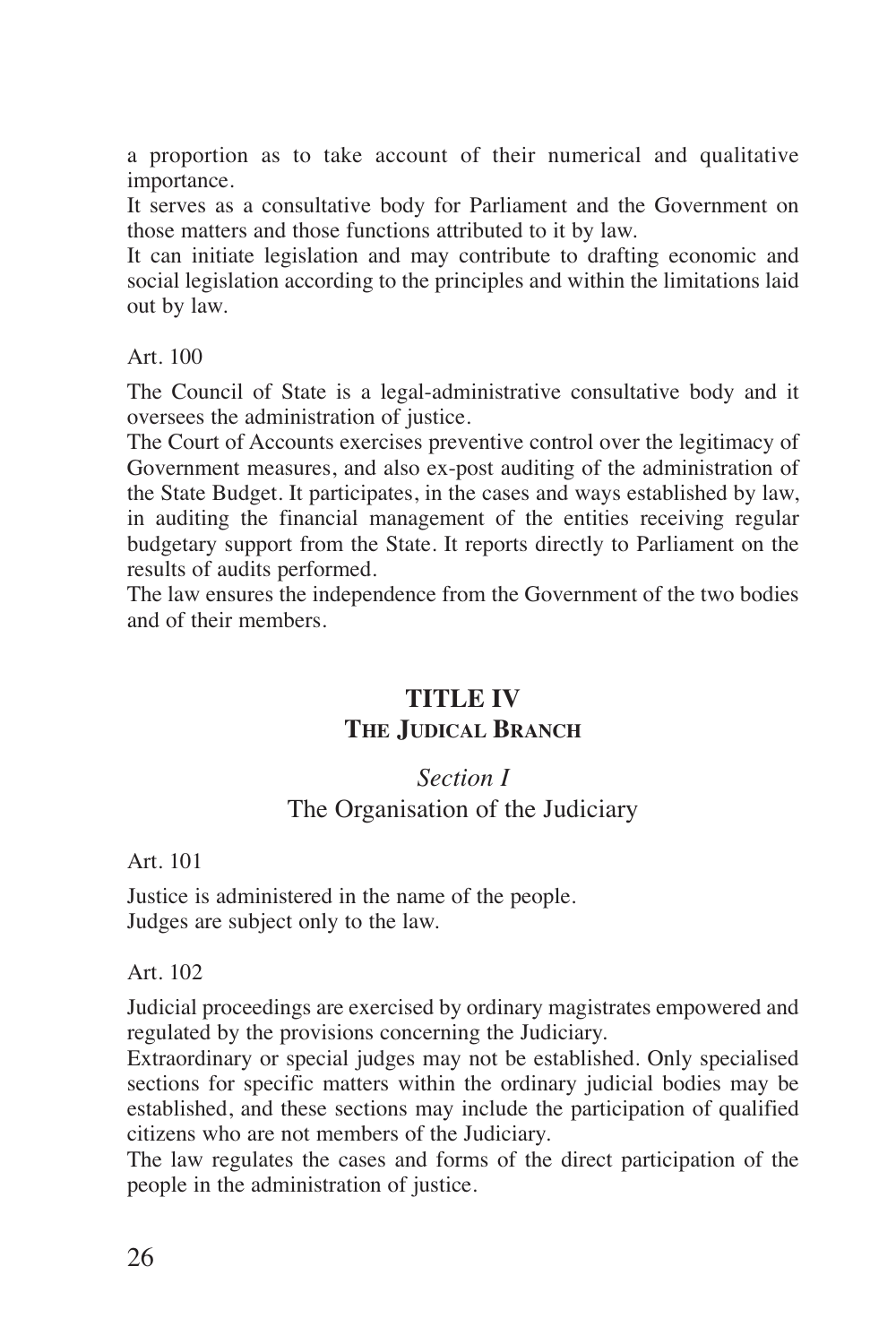The Council of State and the other bodies of judicial administration have jurisdiction over the protection of legitimate rights before the public administration and, in particular matters laid out by law, also of subjective rights.

The Court of Accounts has jurisdiction in matters of public accounts and in other matters laid out by law.

Military tribunals in times of war have the jurisdiction established by law. In times of peace they have jurisdiction only for military crimes committed by members of the armed forces.

Art. 104

The Judiciary is a branch that is autonomous and independent of all other powers.

The High Council of the Judiciary is presided over by the President of the Republic.

The first president and the general prosecutor of the Court of Cassation are members by right.

Two thirds of the members are elected by all the ordinary judges belonging to the various categories, and one third are elected by Parliament in joint session from among university professors of law and lawyers with fifteen years of practice.

The Council elects a vice-president from among those members designated by Parliament.

Elected members of the Council remain in office for four years and cannot be immediately re-elected.

They may not, while in office, be registered in professional rolls, nor serve in Parliament or on a Regional Council.

#### Art. 105

The High Council of the Judiciary, in accordance with the regulations of the Judiciary, has jurisdiction for employment, assignments and transfers, promotions and disciplinary measures of judges.

#### Art. 106

Judges are appointed through competitive examinations.

The law on the regulations of the Judiciary allows the appointment, also by election, of honorary judges for all the functions performed by single judges.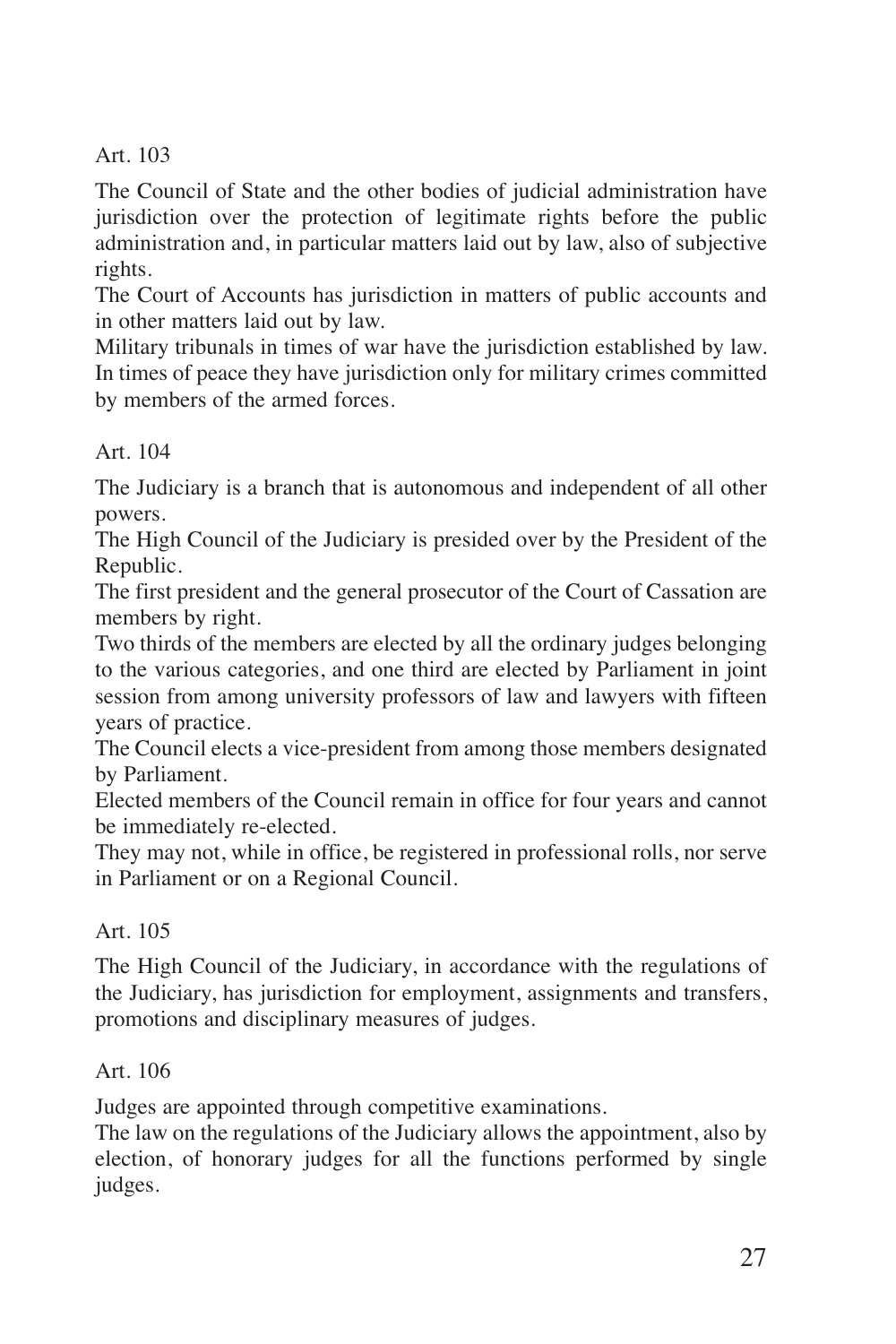Following a proposal by the High Council of the Judiciary, university professors of law and lawyers with fifteen years of practice and registered in the special professional rolls for the higher courts may be appointed for their outstanding merits as Cassation councillors.

#### Art. 107

Judges may not be removed from office; they may not be dismissed or suspended from office or assigned to other courts or functions unless by a decision of the High Council of the Judiciary, taken either for the reasons and with the guarantees of defence established by the provisions concerning the organisation of Judiciary or with the consent of the judges themselves.

The Minister of Justice has the power to originate disciplinary action. Judges are distinguished only by their different functions.

The state prosecutor enjoys the guarantees established in the prosecutor's favour by the provisions concerning the organisation of the Judiciary.

Art. 108

The provisions concerning the organisation of the Judiciary and the judges are laid out by law.

The law ensures the independence of judges of special courts, of state prosecutors of those courts, and of other persons participating in the administration of justice.

Art. 109

The legal authorities have direct use of the judicial police.

Art. 110

Without prejudice to the authority of the High Council of the Judiciary, the Minister of Justice has responsibility for the organisation and functioning of those services involved with justice.

# *Section II* Rules on Jurisdiction

Art. 111

Jurisdiction is implemented through due process regulated by law. All court trials are conducted with adversary proceedings and the parties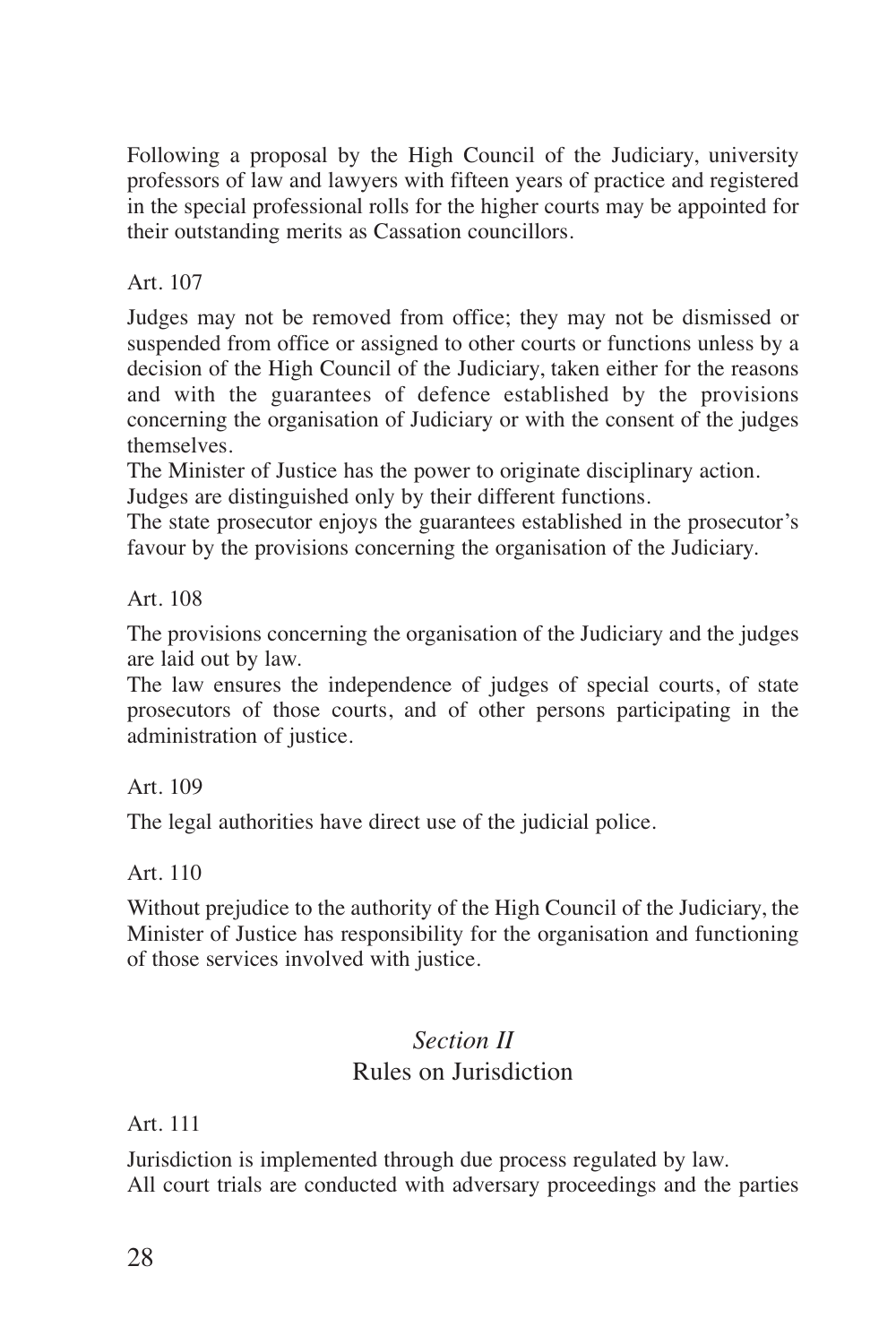are entitled to equal conditions before an impartial judge in third party position. The law provides for the reasonable duration of trials.

In criminal law trials, the law provides that the alleged offender shall be promptly informed confidentially of the nature and reasons for the charges that are brought and shall have adequate time and conditions to prepare a defence. The defendant shall have the right to cross-examine or to have cross-examined before a judge the persons making accusations and to summon and examine persons for the defence in the same conditions as the prosecution, as well as the right to produce all other evidence in favour of the defence. The defendant is entitled to the assistance of an interpreter in the case that he or she does not speak or understand the language in which the court proceedings are conducted.

In criminal law proceedings, the formation of evidence is based on the principle of adversary hearings. The guilt of the defendant cannot be established on the basis of statements by persons who, out of their own free choice, have always voluntarily avoided undergoing cross-examination by the defendant or the defence counsel.

The law regulates the cases in which the formation of evidence does not occur in an adversary proceeding with the consent of the defendant or owing to reasons of ascertained objective impossibility or proven illicit conduct.

All judicial decisions shall include a statement of reasons.

Appeals to the Court of Cassation in cases of violations of the law are always allowed against sentences and against measures affecting personal freedom pronounced by ordinary and special courts. This rule can only be waived in cases of sentences by military tribunals in time of war.

Appeals to the Court of Cassation against decisions of the Council of State and the Court of Accounts are permitted only for reasons of jurisdiction.

Art. 112

The public prosecutor has the obligation to institute criminal proceedings.

#### Art. 113

The judicial safeguarding of rights and legitimate interests before the bodies of ordinary or administrative justice is always permitted against acts of the public administration.

Such judicial protection may not be excluded or limited to particular kinds of appeal or for particular categories of acts.

The law determines which judicial bodies are empowered to annul acts of public administration in the cases and with the consequences provided for by the law itself.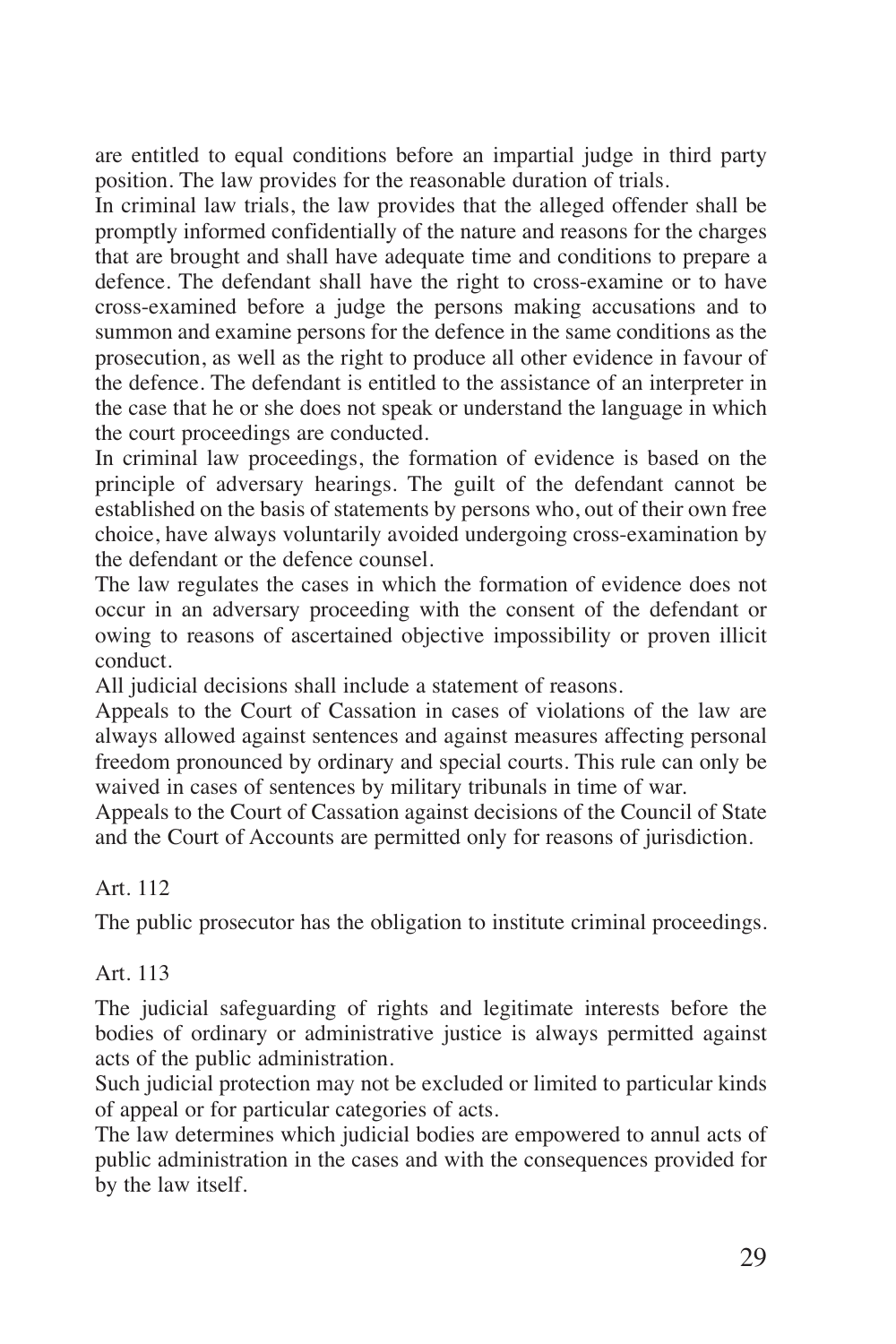# **TITLE V REGIONS, PROVINCES - MUNICIPALITIES**

#### Art. 114

The Republic is composed of the Municipalities, the Provinces, the Metropolitan Cities, the Regions and the State. Municipalities, provinces, metropolitan cities and regions are autonomous entities having their own statutes, powers and functions in accordance with the principles laid down in the Constitution.

Rome is the capital of the Republic. Its status is regulated by State Law.

Art. 115

*(Repealed)*

Art. 116

Friuli-Venezia Giulia, Sardinia, Sicily, Trentino-Alto Adige/Südtirol and Valle d'Aosta/Vallée d'Aoste have special forms and conditions of autonomy pursuant to the special statutes adopted by constitutional law.

The Trentino-Alto Adige/Südtirol Region is composed of the autonomous provinces of Trent and Bolzano.

Additional special forms and conditions of autonomy, related to the areas specified in art. 117, paragraph three and paragraph two, letter l) - limited to the organisational requirements of the Justice of the Peace - and letters n) and s), may be attributed to other Regions by State Law, upon the initiative of the Region concerned, after consultation with the local authorities, in compliance with the principles set forth in art. 119. Said Law is approved by both Houses of Parliament with the absolute majority of their members, on the basis of an agreement between the State and the Region concerned.

Art. 117

Legislative powers shall be vested in the State and the Regions in compliance with the Constitution and with the constraints deriving from EU legislation and international obligations.

The State has exclusive legislative powers in the following matters:

a) foreign policy and international relations of the State; relations between the State and the European Union; right of asylum and legal status of non-EU citizens;

b) immigration;

c) relations between the Republic and religious denominations;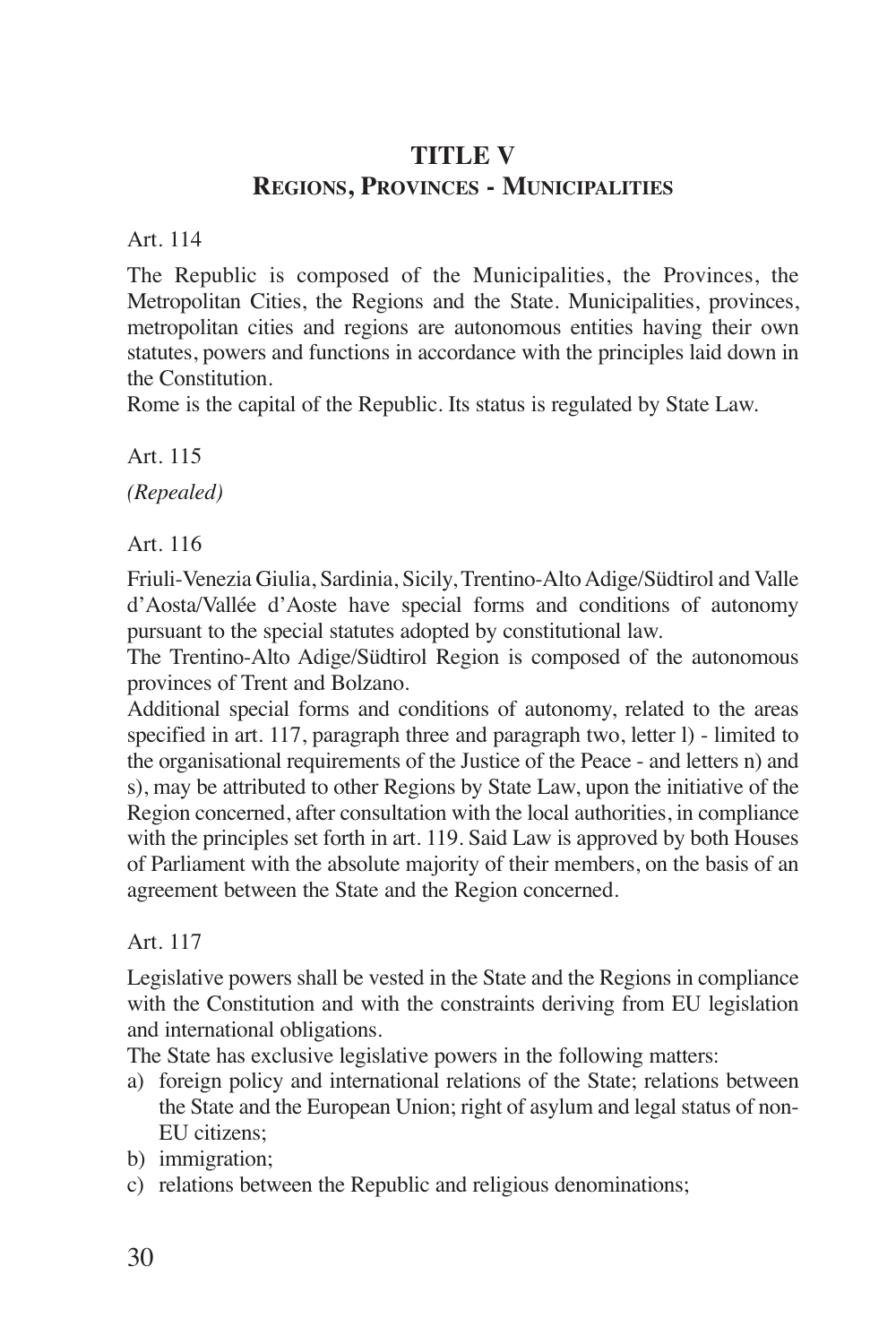- d) defence and armed forces; State security; armaments, ammunition and explosives;
- e) the currency, savings protection and financial markets; competition protection; foreign exchange system; state taxation and accounting systems; equalisation of financial resources;
- f) state bodies and relevant electoral laws; state referenda; elections to the European Parliament;
- g) legal and administrative organisation of the State and of national public agencies;
- h) public order and security, with the exception of local administrative police;
- i) citizenship, civil status and register offices;
- l) jurisdiction and procedural law; civil and criminal law; administrative judicial system;
- m) determination of the basic level of benefits relating to civil and social entitlements to be guaranteed throughout the national territory;
- n) general provisions on education;
- o) social security;
- p) electoral legislation, governing bodies and fundamental functions of the Municipalities, Provinces and Metropolitan Cities;
- q) customs, protection of national borders and international prophylaxis;
- r) weights and measures; standard time; statistical and computerised coordination of data of state, regional and local administrations; works of the intellect;
- s) protection of the environment, the ecosystem and cultural heritage.
- Concurring legislation applies to the following subject matters:

international and EU relations of the Regions; foreign trade; job protection and safety; education, subject to the autonomy of educational institutions and with the exception of vocational education and training; professions; scientific and technological research and innovation support for productive sectors; health protection; nutrition; sports; disaster relief; land-use planning; civil ports and airports; large transport and navigation networks; communications; national production, transport and distribution of energy; complementary and supplementary social security; harmonisation of public accounts and co-ordination of public finance and taxation system; enhancement of cultural and environmental properties, including the promotion and organisation of cultural activities; savings banks, rural banks, regional credit institutions; regional land and agricultural credit institutions. In the subject matters covered by concurring legislation legislative powers are vested in the Regions, except for the determination of the fundamental principles, which are laid down in State legislation.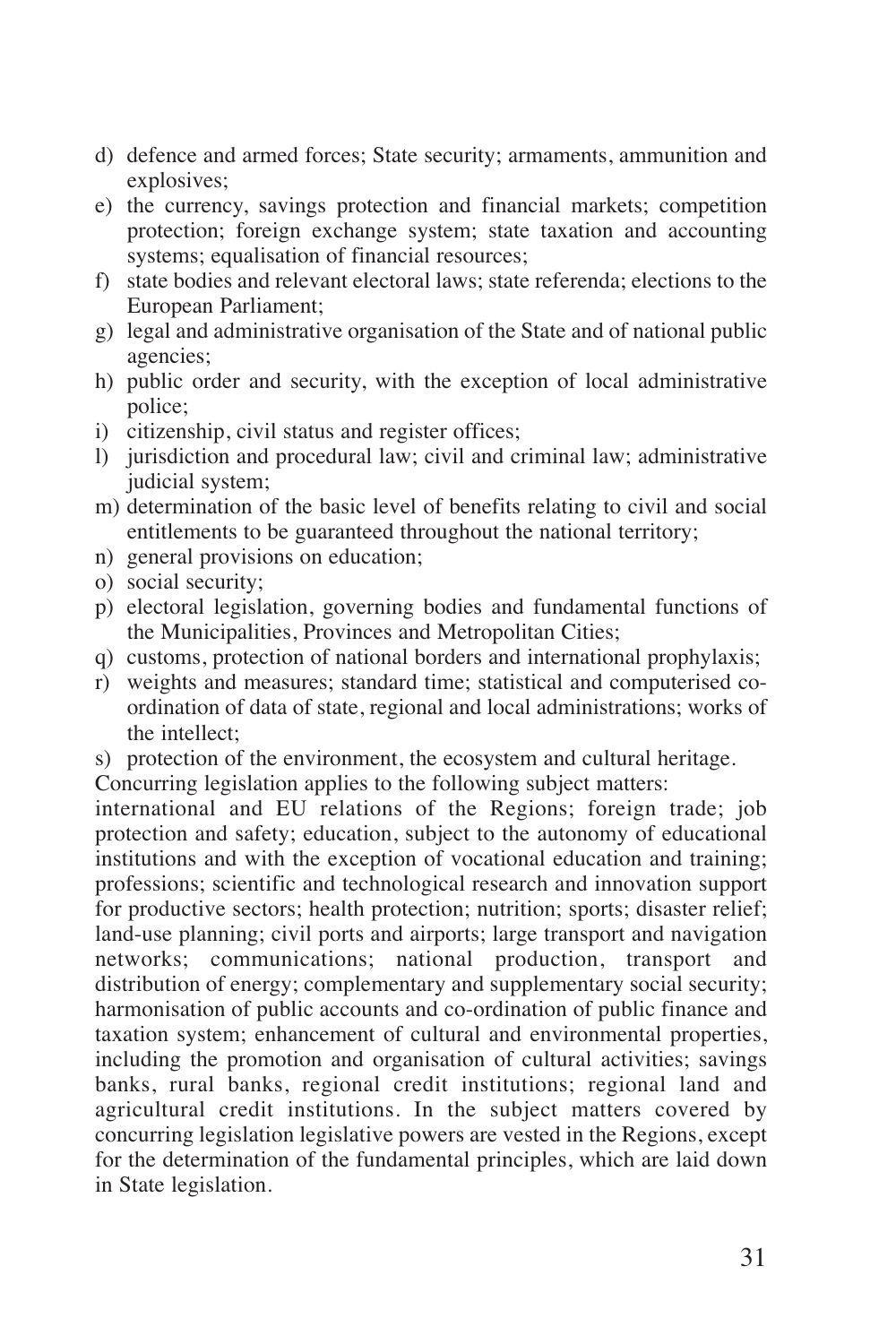The Regions have legislative powers in all subject matters that are not expressly covered by State legislation.

The Regions and the autonomous provinces of Trent and Bolzano take part in preparatory decision-making process of EU legislative acts in the areas that fall within their responsibilities. They are also responsible for the implementation of international agreements and EU measures, subject to the rules set out in State law which regulate the exercise of subsidiary powers by the State in the case of non-performance by the Regions and autonomous provinces.

Regulatory powers shall be vested in the State with respect to the subject matters of exclusive legislation, subject to any delegations of such powers to the Regions. Regulatory powers shall be vested in the Regions in all other subject matters. Municipalities, provinces and metropolitan cities have regulatory powers as to the organisation and implementation of the functions attributed to them.

Regional laws shall remove any hindrances to the full equality of men and women in social, cultural and economic life and promote equal access to elected offices for men and women.

Agreements between a Region and other Regions that aim at improving the performance of regional functions and that may also envisage the establishment of joint bodies shall be ratified by regional law.

In the areas falling within their responsibilities, Regions may enter into agreements with foreign States and local authorities of other States in the cases and according to the forms laid down by State legislation.

#### Art. 118

Administrative functions are attributed to the Municipalities, unless they are attributed to the provinces, metropolitan cities and regions or to the State, pursuant to the principles of subsidiarity, differentiation and proportionality, to ensure their uniform implementation.

Municipalities, provinces and metropolitan cities carry out administrative functions of their own as well as the functions assigned to them by State or by regional legislation, according to their respective competences.

State legislation shall provide for co-ordinated action between the State and the Regions in the subject matters as per Article 117, paragraph two, letters b) and h), and also provide for agreements and co-ordinated action in the field of cultural heritage preservation.

The State, regions, metropolitan cities, provinces and municipalities shall promote the autonomous initiatives of citizens, both as individuals and as members of associations, relating to activities of general interest, on the basis of the principle of subsidiarity.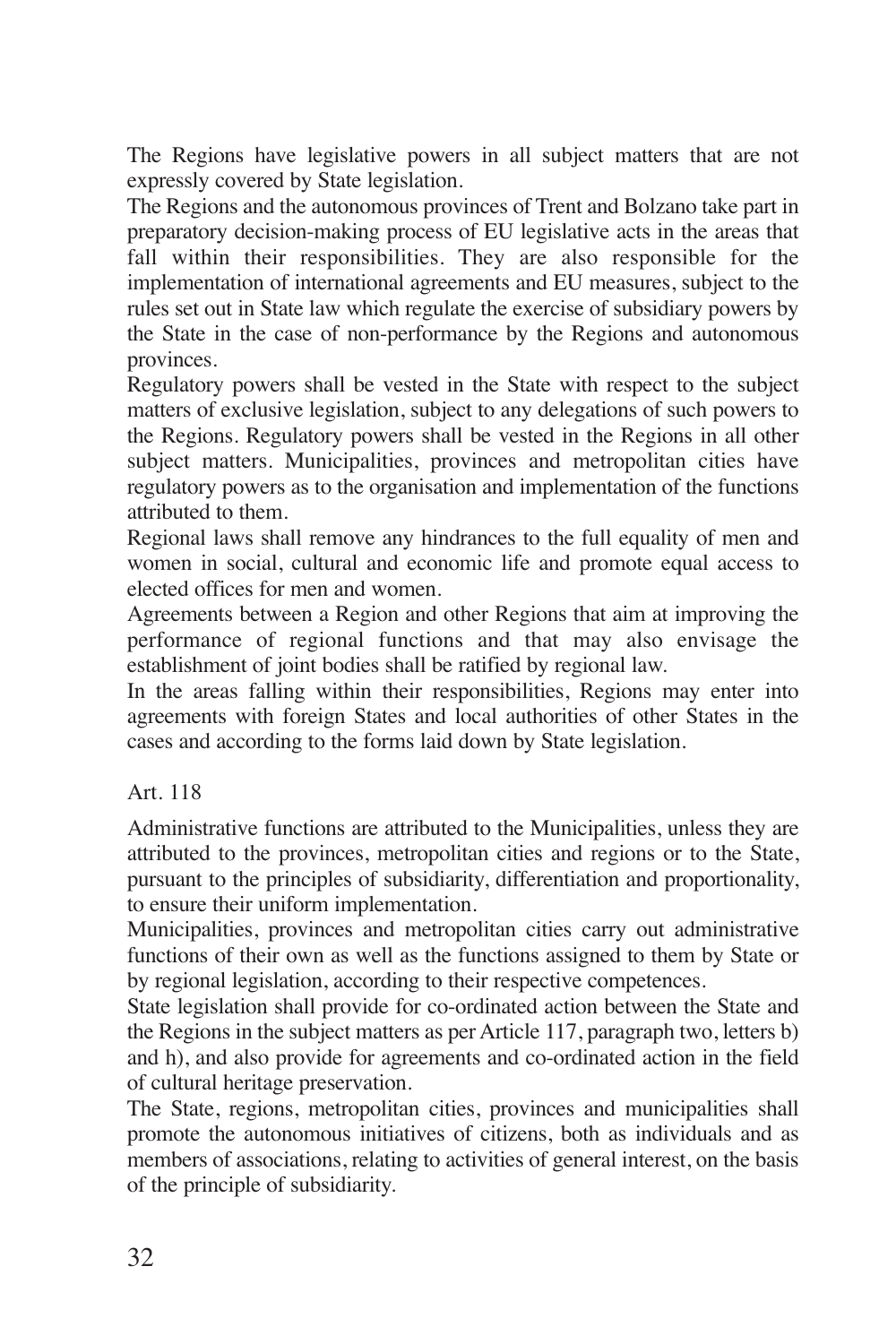Municipalities, provinces, metropolitan cities and regions shall have revenue and expenditure autonomy.

Municipalities, provinces, metropolitan cities and regions shall have independent financial resources. They set and levy taxes and collect revenues of their own, in compliance with the Constitution and according to the principles of co-ordination of State finances and the tax system. They share in the tax revenues related to their respective territories.

State legislation shall provide for an equalisation fund - with no allocation constraints - for the territories having lower per-capita taxable capacity.

Revenues raised from the above-mentioned sources shall enable municipalities, provinces, metropolitan cities and regions to fully finance the public functions attributed to them.

The State shall allocate supplementary resources and adopt special measures in favour of specific municipalities, provinces, metropolitan cities and regions to promote economic development along with social cohesion and solidarity, to reduce economic and social imbalances, to foster the exercise of the rights of the person or to achieve goals other than those pursued in the ordinary implementation of their functions.

Municipalities, provinces, metropolitan cities and regions have their own properties, which are allocated to them pursuant to general principles laid down in State legislation. They may resort to indebtedness only as a means of funding investments. State guarantees on loans contracted for this purpose are not admissible.

Art. 120

Regions may not levy import or export or transit duties between Regions or adopt measures that in any way obstruct the freedom of movement of persons or goods between Regions. Regions may not limit the right of citizens to work in any part whatsoever of the national territory.

The Government can act for bodies of the regions, metropolitan cities, provinces and municipalities if the latter fail to comply with international rules and treaties or EU legislation, or in the case of grave danger for public safety and security, or whenever such action is necessary to preserve legal or economic unity and in particular to guarantee the basic level of benefits relating to civil and social entitlements, regardless of the geographic borders of local authorities. The law shall lay down the procedures to ensure that subsidiary powers are exercised in compliance with the principles of subsidiarity and loyal co-operation.

#### Art. 121

The bodies of the Region are: the Regional Council, the Regional Executive and its President.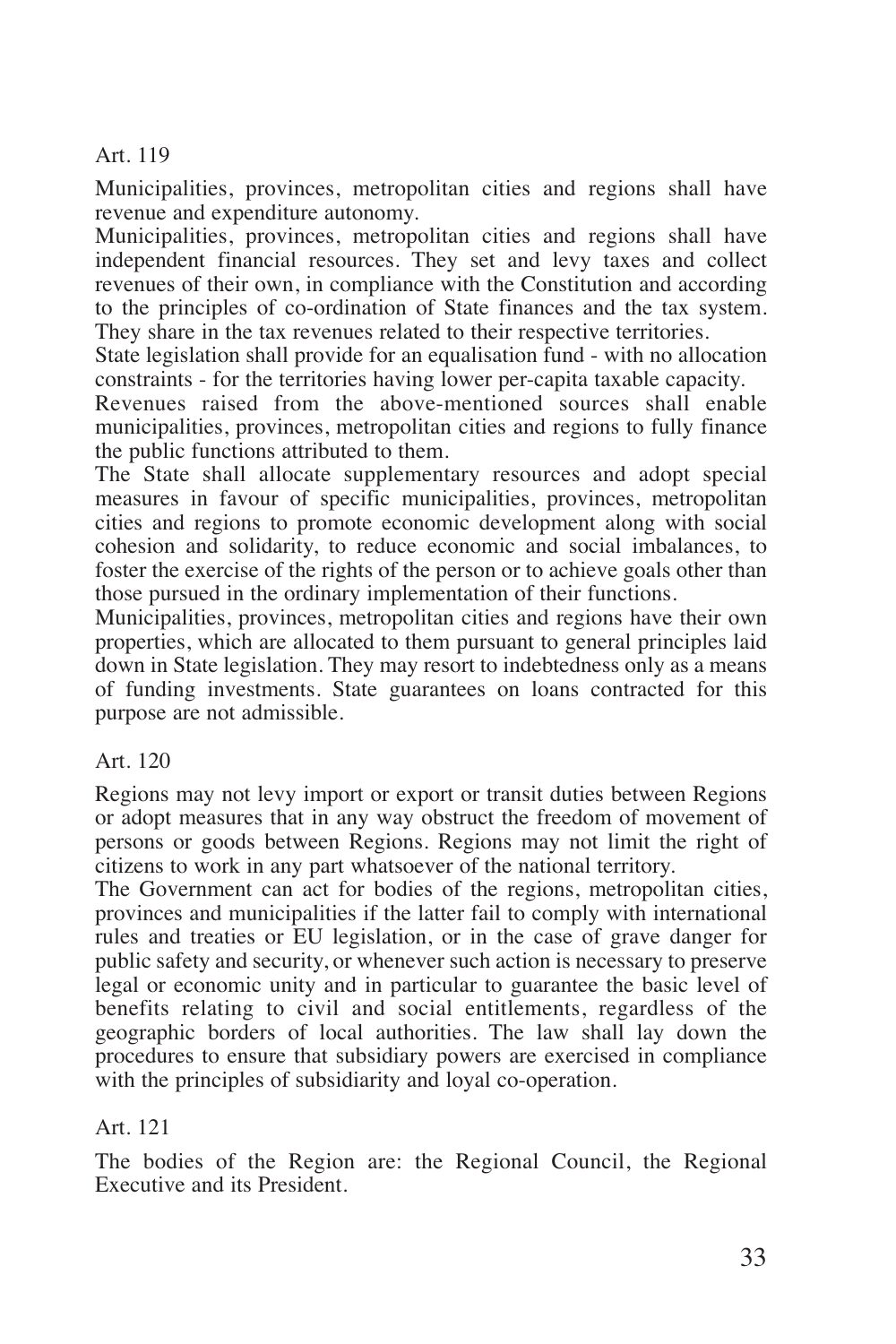The Regional Council shall exercise the legislative powers attributed to the Region as well as the other functions conferred by the Constitution and the laws. It may submit bills to Parliament.

The Regional Executive is the executive body of the Region.

The President of the Executive represents the Region, directs the policymaking of the Executive and is responsible for it, promulgates laws and regional statutes, directs the administrative functions delegated to the Region by the State, in conformity with the instructions of the Government of the Republic.

#### Art. 122

The electoral system and the cases of ineligibility and incompatibility of the President, the other members of the Regional Executive and the Regional councillors shall be established by a regional law in accordance with the fundamental principles established by a law of the Republic, which also establishes the term of elective offices.

No one may belong at the same time to a Regional Council or to a Regional Executive and to either House of Parliament, another Regional Council, or the European Parliament.

The Council shall elect a President and a Bureau from amongst its members. Regional councillors are unaccountable for the opinions expressed and votes cast in the exercise of their functions.

The President of the Regional Executive shall be elected by universal and direct suffrage, unless the regional statute provides otherwise. The elected President shall appoint and dismiss the members of the Executive.

#### Art. 123

Each Region shall have a statute which, in compliance with the Constitution, shall lay down the form of government and basic principles for the organisation of the Region and the conduct of its business. The statute shall regulate the right to initiate legislation and promote referenda on the laws and administrative measures of the Region as well as the publication of laws and of regional regulations.

Regional statutes are adopted and amended by the Regional Council with a law approved by an absolute majority of its members, with two subsequent deliberations at an interval of not less than two months. This law does not require the approval of the Government commissioner. The Government of the Republic may submit the constitutional legitimacy of the regional statutes to the Constitutional Court within thirty days of their publication.

The statute is submitted to popular referendum if one-fiftieth of the electors of the Region or one-fifth of the members of the Regional Council so request within three months from its publication. The statute that is submitted to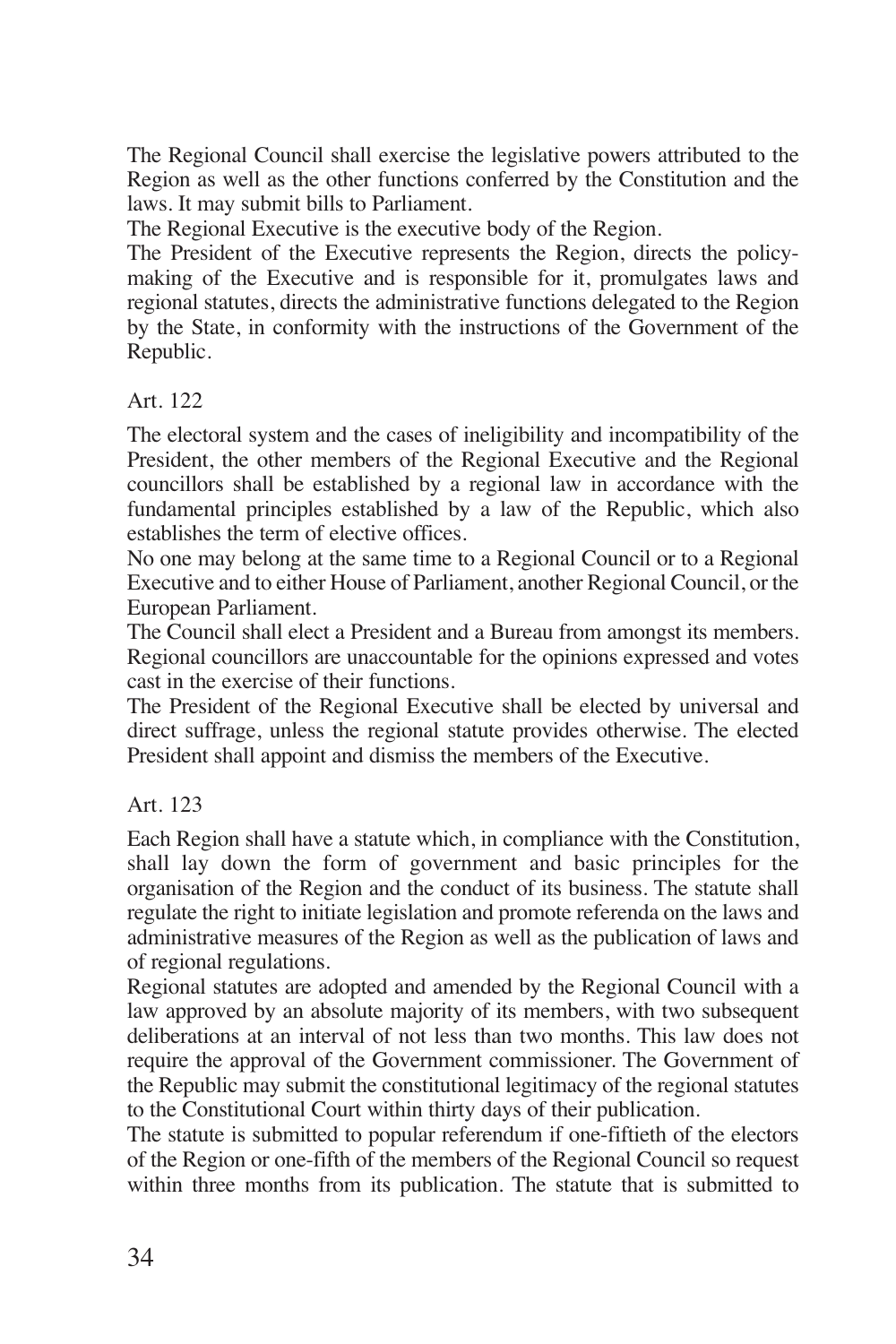referendum is not promulgated if it is not approved by the majority of valid votes.

In each Region, statutes regulate the activity of the Council of local authorities as a consultative body on relations between the Regions and local authorities.

# Art. 124

#### *(Repealed)*

Art. 125

Administrative tribunals of the first instance shall be established in the Region, in accordance with the rules established by the law of the Republic. Sections may be established in places other than the regional capital.

#### Art. 126

The Regional Council may be dissolved and the President of the Executive may be removed with a reasoned decree of the President of the Republic in the case of acts in contrast with the Constitution or grave violations of the law. The dissolution or removal may also be decided for reasons of national security. Such decree is adopted after consultation with a committee of Deputies and Senators for regional affairs which is set up in the manner established by a law of the Republic.

The Regional Council may adopt a reasoned motion of no confidence against the President of the Executive that is undersigned by at least one-fifth of its members and adopted by roll call vote with an absolute majority of members. The motion may not be debated before three days have elapsed since its introduction.

The adoption of a no confidence motion against a President of the Executive elected by universal and direct suffrage, and the removal, permanent inability, death or voluntary resignation of the President of the Executive entail the resignation of the Executive and the dissolution of the Council. The same effects are produced by the simultaneous resignation of the majority of the Council members.

#### Art. 127

The Government may question the constitutional legitimacy of a regional law before the Constitutional Court within sixty days from its publication, when it deems that the regional law exceeds the competence of the Region.

A Region may question the constitutional legitimacy of a State or regional law or measure having the force of law before the Constitutional Court within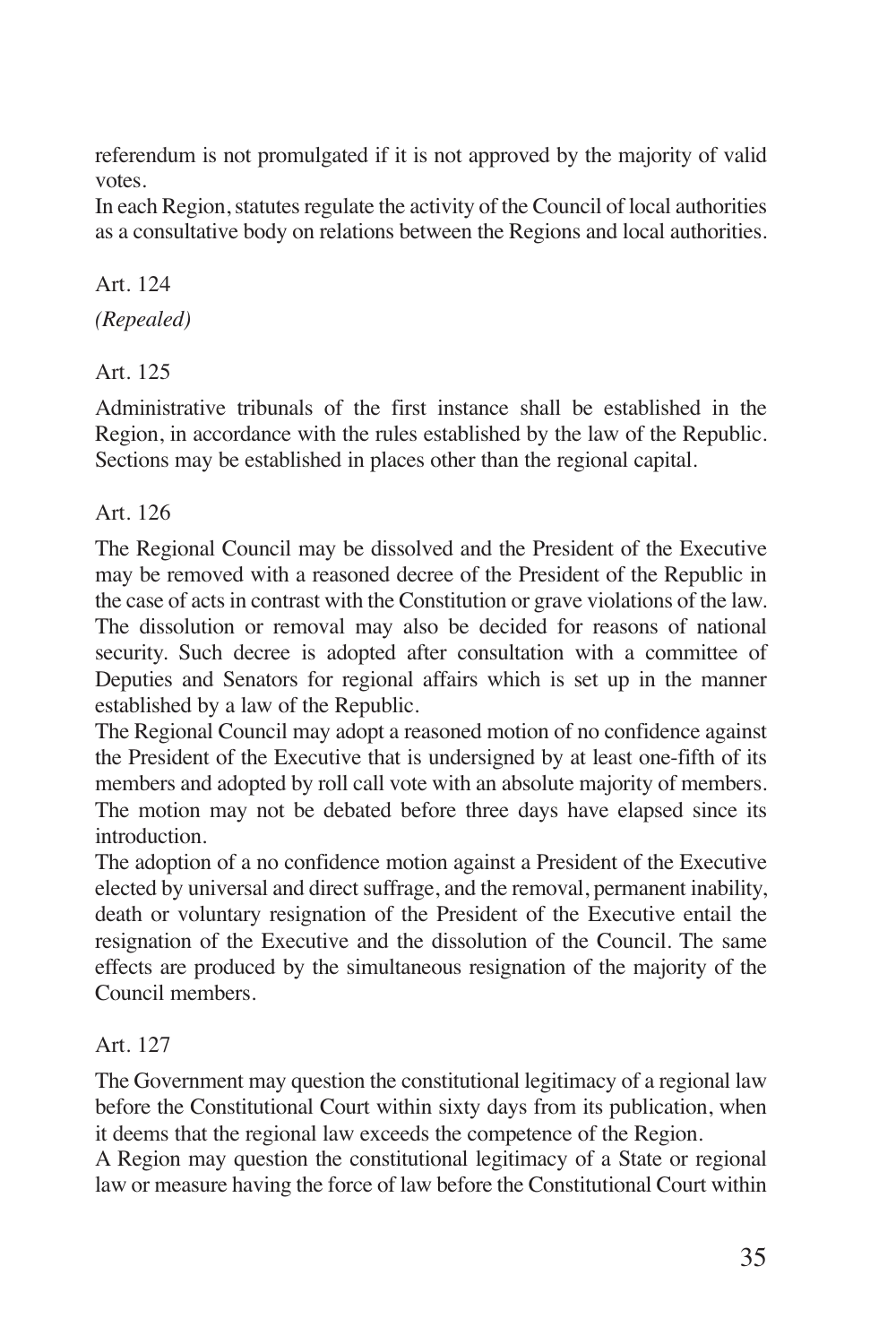sixty days from its publication, when it deems that said law or measure infringes upon its competence.

Art. 128 *(Repealed)* Art. 129 *(Repealed)* Art. 130 *(Repealed)* Art. 131 The following Regions shall be established: Piedmont; Valle d'Aosta; Lombardy; Trentino-Alto Adige; Veneto; Friuli-Venezia Giulia; Liguria; Emilia-Romagna; Tuscany; Umbria; The Marches; Latium; Abruzzi; Molise; Campania; Apulia; Basilicata; Calabria; Sicily;

#### Art. 132

Sardinia.

By a constitutional law, after consultation with the Regional Councils, a merger between existing Regions or the creation of new Regions having a minimum of one million inhabitants may be agreed, when such request has been made by a number of Municipal Councils representing not less than one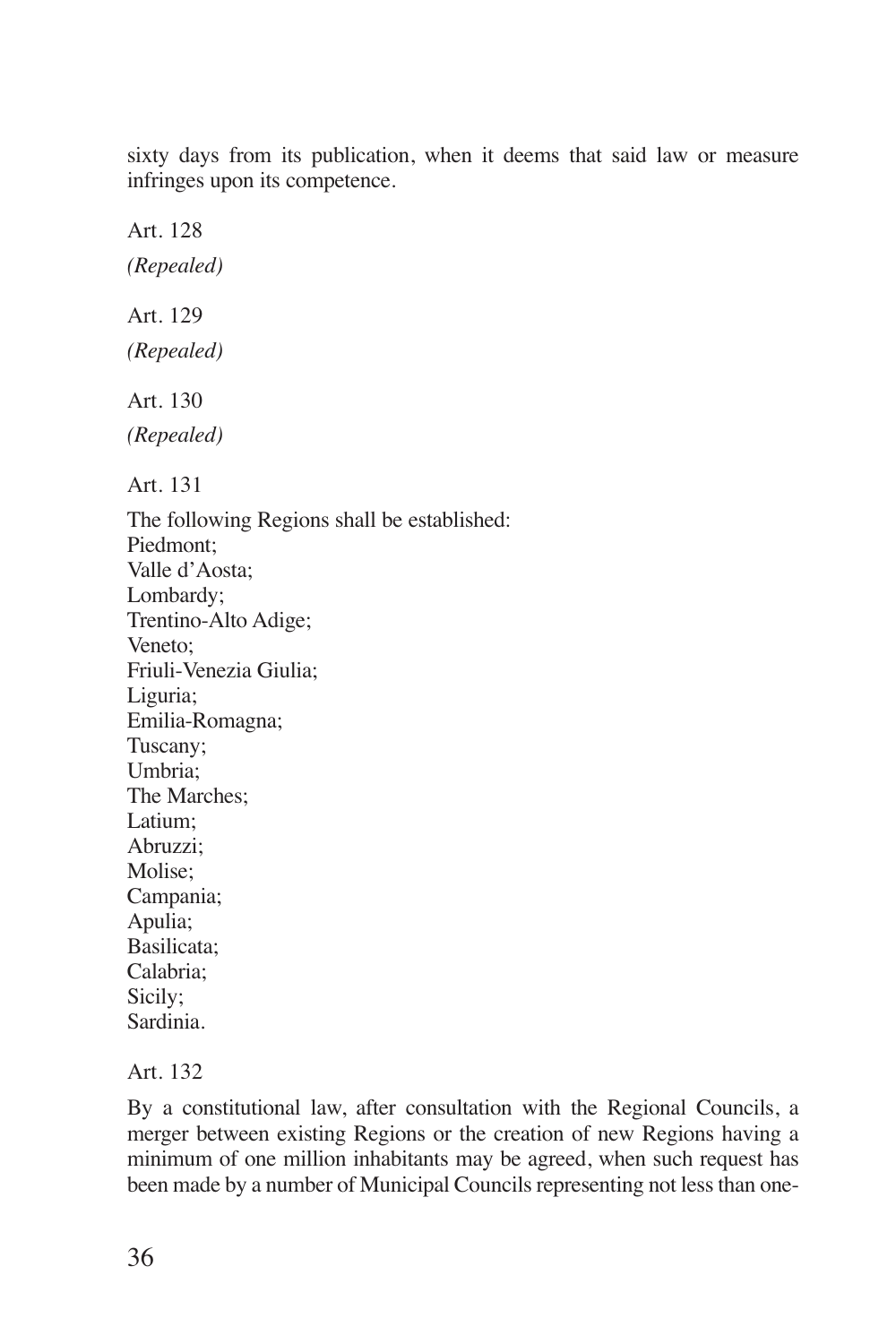third of the populations involved, and the request has been approved by referendum by a majority of said populations.

The Provinces and Municipalities which request to be detached from a Region and incorporated in another may be allowed to do so, following a referendum and a law of the Republic, which obtains the majority of the populations of the Province or Provinces and of the Municipality or Municipalities concerned, and after having heard the Regional Councils.

#### Art. 133

Changes in provincial boundaries and the institution of new Provinces within a Region are regulated by the laws of the Republic, on the initiative of the Municipalities, after consultation with the Region.

The Region, after consultation with the populations involved, may establish through its laws new Municipalities within its own territory and modify their districts and names.

# **TITLE VI CONSTITUTIONAL GUARANTEES**

#### *Section I* The Constitutional Court

#### Art. 134

The Constitutional Court shall pass judgement on:

- controversies on the constitutional legitimacy of laws and enactments having force of law issued by the State and Regions;
- conflicts arising from allocation of powers of the State and those powers allocated to State and Regions, and between Regions;
- charges brought against the President of the Republic and the Ministers, according to the provisions of the Constitution.

#### Art. 135

The Constitutional Court shall be composed of fifteen judges, a third nominated by the President of the Republic, a third by Parliament in joint sitting and a third by the ordinary and administrative supreme Courts.

The judges of the Constitutional Courts shall be chosen from among judges, including those retired, of the ordinary and administrative higher Courts, university professors of law and lawyers with at least twenty years practice.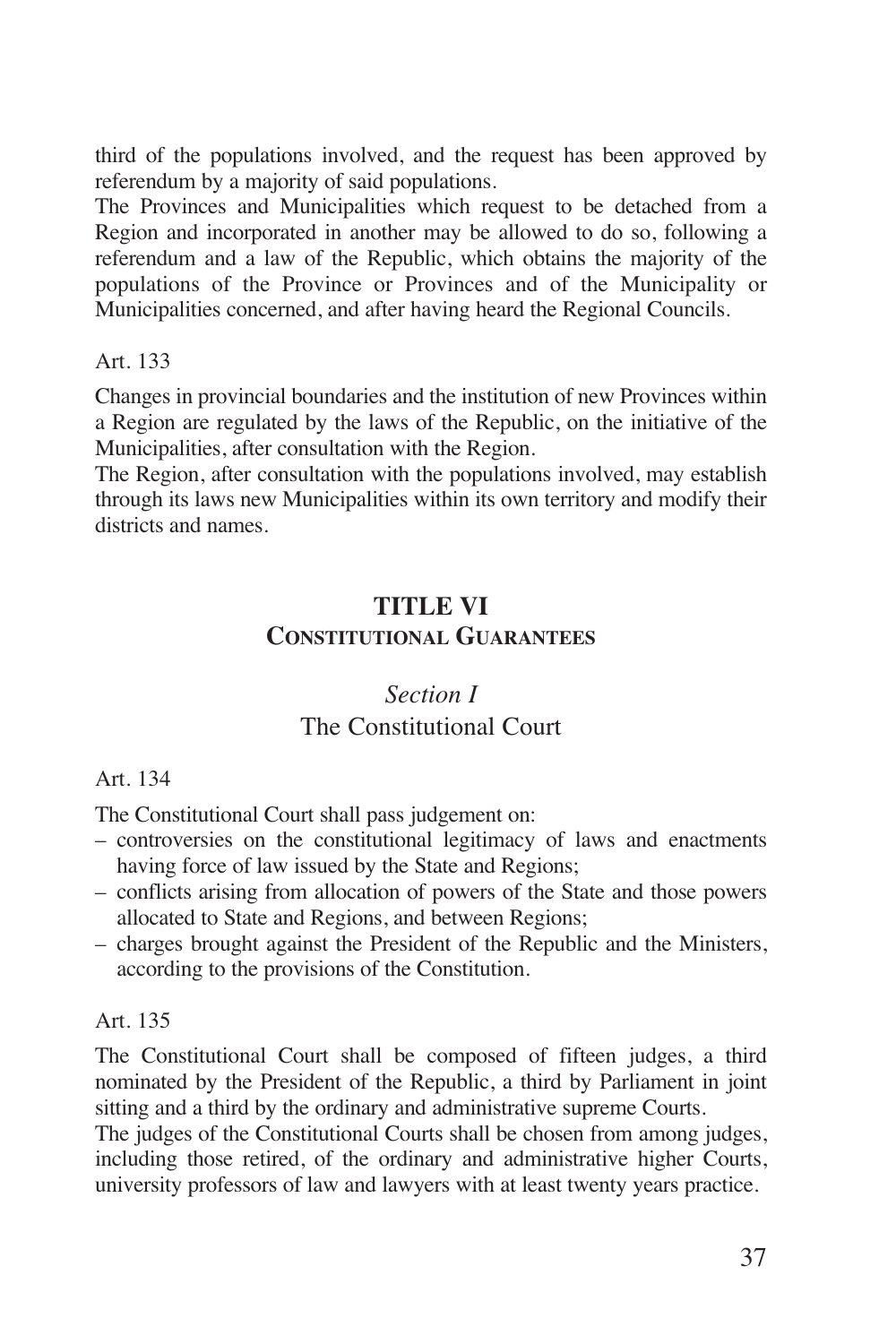Judges of the Constitutional Court shall be appointed for nine years, beginning in each case from the day of their swearing in, and they may not be re-appointed.

At the expiry of their term, the constitutional judges shall leave office and the exercise of the functions thereof.

The Court shall elect from among its members, in accordance with the rules established by law, a President, who shall remain in office for three years and may be re-elected, respecting in all cases the expiry term for constitutional judges.

The office of constitutional judge shall be incompatible with membership of Parliament, of a Regional Council, the practice of the legal profession, and with every appointment and office indicated by law.

In impeachment procedures against the President of the Republic, in addition to the ordinary judges of the Court, there shall also be sixteen members chosen by lot from among a list of citizens having the qualification necessary for election to the Senate, which the Parliament prepares every nine years through election using the same procedures as those followed in appointing ordinary judges.

Art. 136

When the Court declares the constitutional illegitimacy of a law or enactment having force of law, the law ceases to have effect the day following the publication of the decision.

The decision of the Court shall be published and communicated to Parliament and the Regional Councils concerned, so that, wherever they deem it necessary, they shall act in conformity with constitutional procedures.

#### Art. 137

A constitutional law shall establish the conditions, forms, terms for proposing judgements on constitutional legitimacy, and guarantees on the independence of constitutional judges.

Ordinary laws shall establish the other provisions necessary for the constitution and the functioning of the Court.

No appeals are allowed against the decision of the Constitutional Court.

#### *Section II*

#### Amendments to the Constitution. Constitutional Laws

Art. 138

Laws amending the Constitution and other constitutional laws shall be adopted by each House after two successive debates at intervals of not less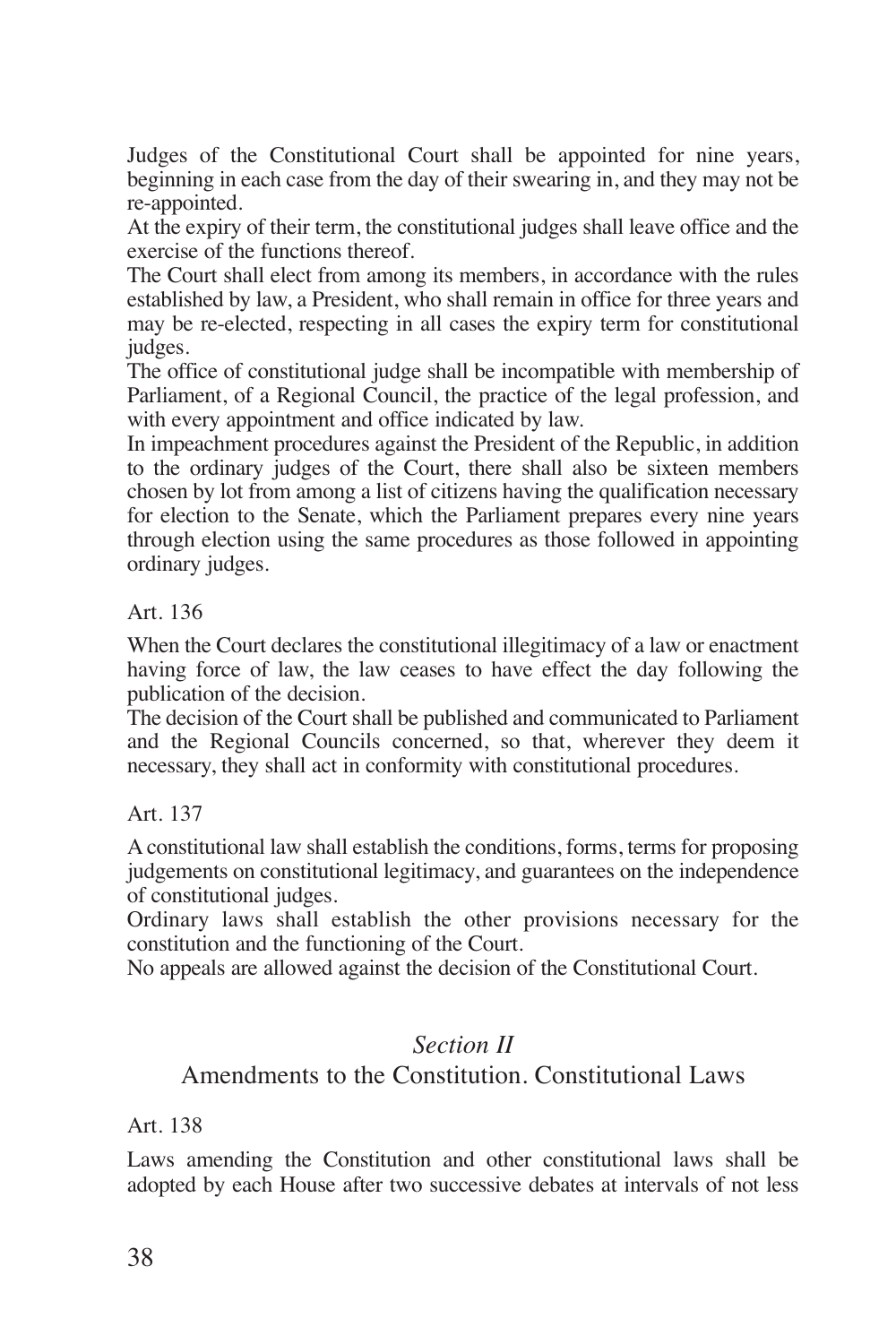than three months, and shall be approved by an absolute majority of the members of each House in the second voting.

Said laws are submitted to a popular referendum when, within three months of their publication, such request is made by one-fifth of the members of a House or five hundred thousand voters or five Regional Councils. The law submitted to referendum shall not be promulgated if not approved by a majority of valid votes.

A referendum shall not be held if the law has been approved in the second voting by each of the Houses by a majority of two-thirds of the members.

Art. 139

The form of Republic shall not be a matter for constitutional amendment.

# TRANSITIONAL AND FINAL PROVISIONS

#### I

With the implementation of the Constitution the provisional Head of the State shall exercise the functions of President of the Republic and assume that title.

#### II

If, at the date of the election of the President of the Republic, all the Regional Councils have not been set up, only members of the two Houses shall participate in the election.

#### III

For the first composition of the Senate of the Republic, Deputies to the Constituent Assembly who possess all the requisites by law to be Senators and who:

- had been Presidents of the Council of Ministers or of legislative Assemblies;
- had been members of the dissolved Senate; had been elected at least three times including to the Constituent Assembly;
- had been dismissed at the sitting of the Chamber of Deputies of 9 November 1926;
- had been imprisoned for not less than five years by a sentence of the special Fascist tribunal for the defence of the State;
- shall be appointed Senators.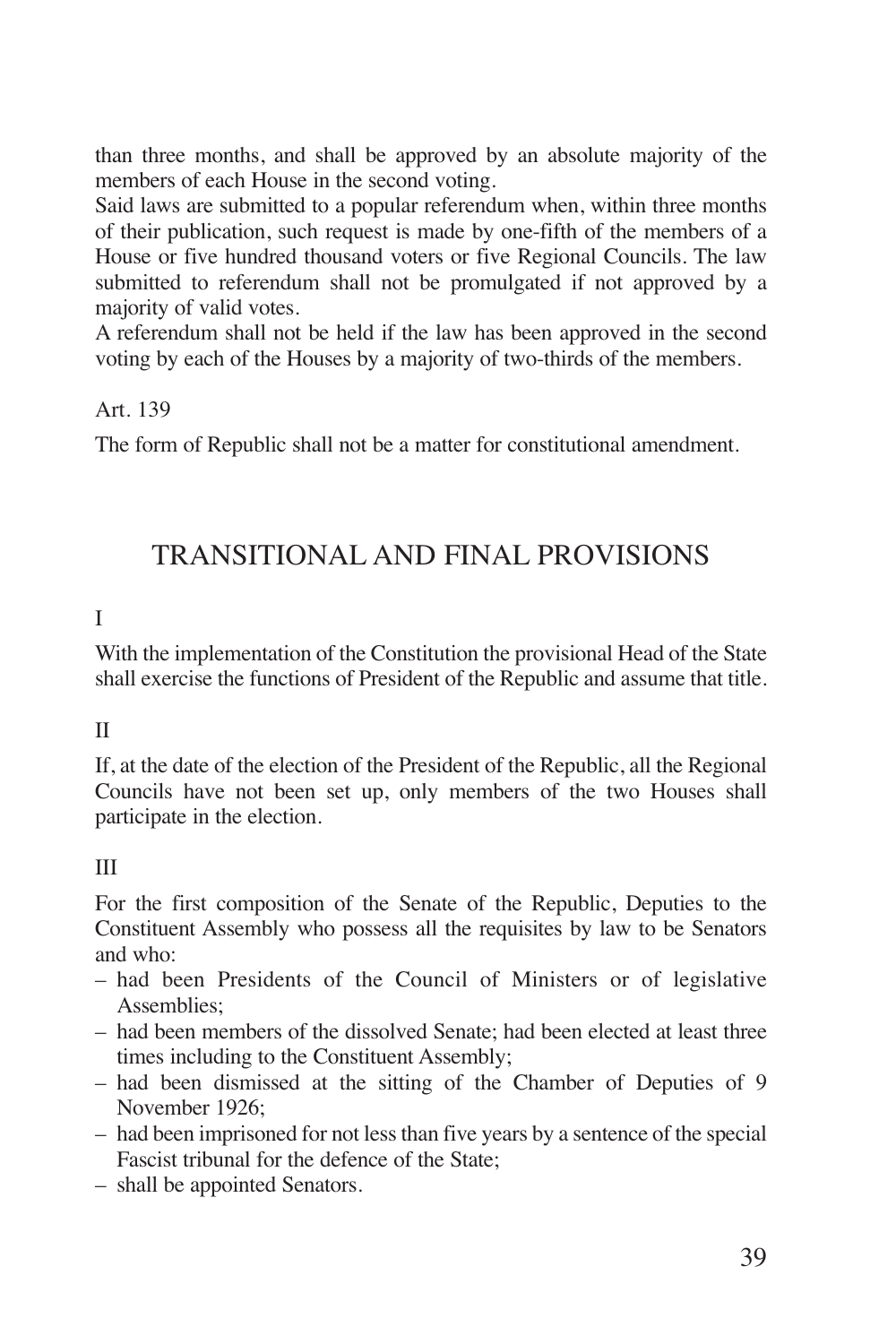Those also shall be appointed Senators, by decree of the President of the Republic, who had been members of the dissolved Senate and who had been members of the Consulta Nazionale.

The right to be appointed Senator may be renounced before signing of the decree of appointment. Acceptance of candidacy in political elections shall constitute renunciation of the right to be appointed Senator.

#### IV

For the first election of the Senate Molise shall be considered a Region in itself, having the due number of Senators on the basis of its population.

#### V

The provisions of Article 80 of the Constitution on the question of international treaties which involve budget expenditures or changes in the law, shall become effective as from the date of convocation of Parliament.

#### VI

Within five years after the Constitution has come into effect the special jurisdictional bodies still in existence shall be revised, excluding the jurisdiction of the Council of State, the Court of Accounts, and the military tribunals.

Within a year of the same date, a law shall provide for the re-organisation of the Supreme Military Tribunal according to Article 111.

#### VII

Until such time as the new law on the Judiciary in accordance with the Constitution has been issued, the provisions in force shall continue to be observed. Until such time as the Constitutional Court begins its functions, the decision on controversies indicated in Article 134 shall be conducted in the forms and within the limits of the provisions already in existence before the implementation of the Constitution.

#### VIII

Elections of the Regional Councils and the elected bodies of provincial administration shall be called within one year of the implementation of the Constitution.

The laws of the Republic shall regulate for every branch of public administration the passage of the state functions attributed to the Regions. Until such time as the re-organisation and re-distribution of the administrative functions among the local bodies has been accomplished,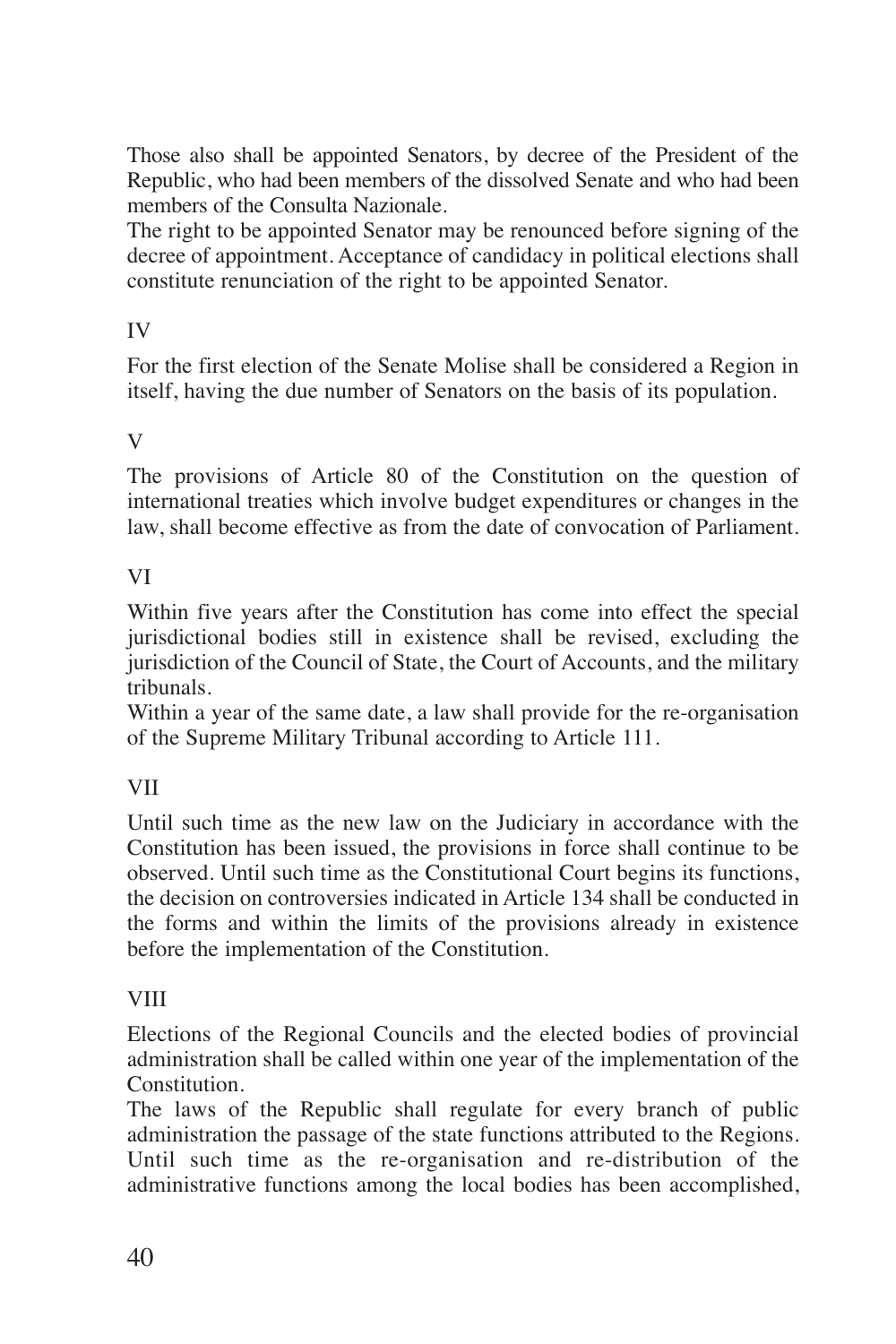the Provinces and the Municipalities shall retain those functions they presently exercise and those others which the Regions may delegate to them.

Laws of the Republic shall regulate the transfer to the Regions of officials and employees of the State, including those from central administrations, which shall be made necessary by the new provisions. In setting up their offices the Regions shall, except in cases of necessity, draw their personnel from among the employees of State local bodies.

#### IX

The Republic, within three years of the implementation of the Constitution, shall adjust its laws to the needs of local autonomies and the legislative jurisdiction attributed to the Regions.

# X

The general provisions of Title V of the Second Part of this Constitution shall temporarily apply to the Region of Friuli-Venezia Giulia, as per Article 116, without prejudice to the protection of linguistic minorities in accordance with Article 6.

#### XI

Up to five years after the implementation of the Constitution other Regions may be established by constitutional laws, thus amending the list in Article 131, and without the conditions required under the first paragraph of Article 132, without prejudice, however, to the obligation to consult the peoples concerned.

#### XII

It shall be forbidden to reorganise, under any form whatsoever, the dissolved Fascist party.

Notwithstanding Article 48, the law has established, for not more than five years from the implementation of the Constitution, temporary limitations to the right to vote and eligibility for the leaders responsible for the Fascist regime.

#### XIII

The members and descendants of the House of Savoy shall not be voters and may not hold public office or elected offices.

Access and sojourn in the national territory shall be forbidden to the ex-kings of the House of Savoy, their spouses and their male descendants.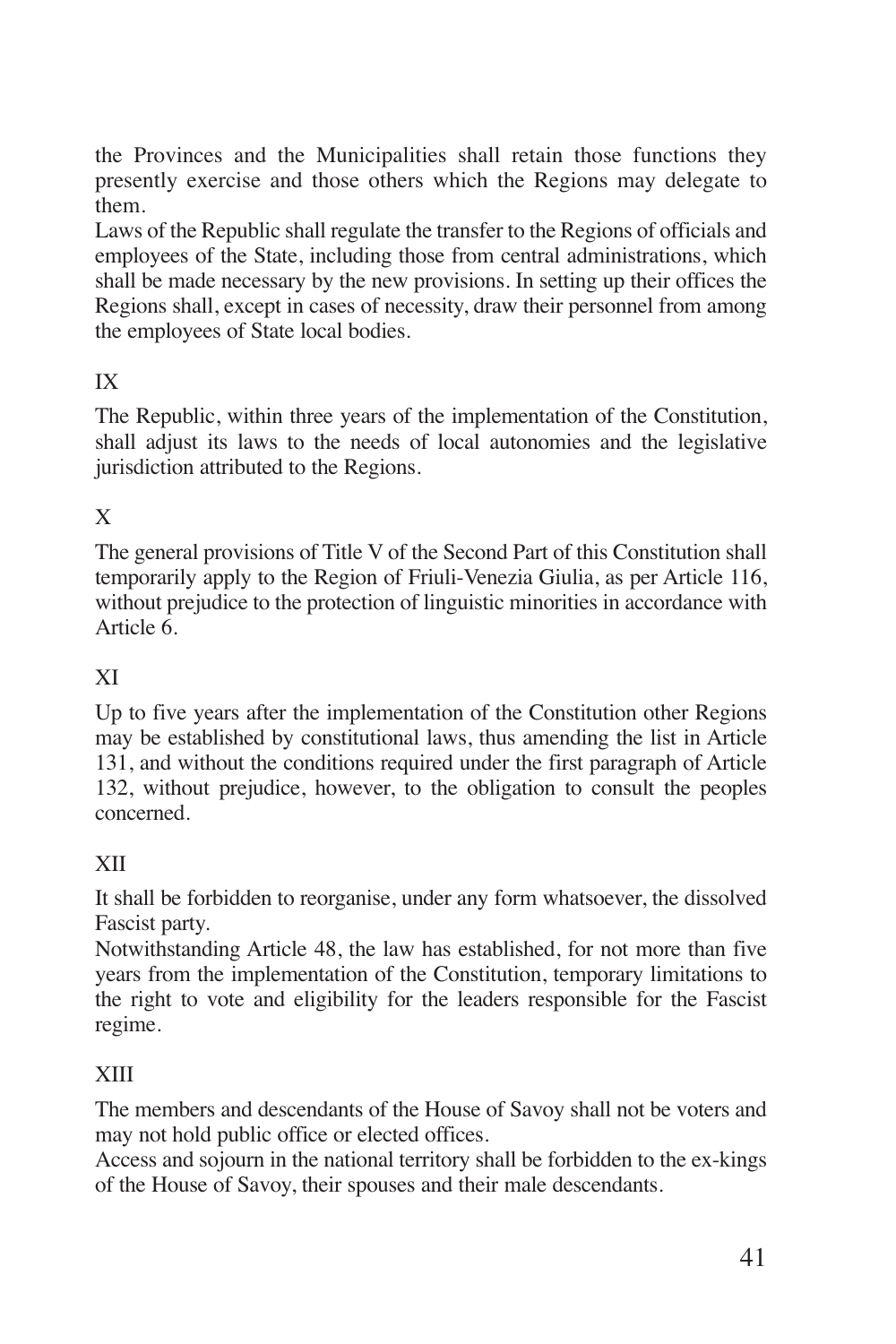The assets, existing on national territory, of the former kings of the House of Savoy, their spouses and their male descendants shall be transferred to the State. Transfers and the establishment of royal rights on said properties which took place after 2 June 1946, shall be null and void. (\*)

(\*) Constitutional law no. 1 of 23 October 2002 has established that the first and second paragraphs of the 13th transitional and final provision of the Constitution cease to be applicable as of the date of the entry into force of said Constitutional law (10 November 2002).

#### XIV

Titles of nobility shall not be recognised.

The place-names included in those existing before 28 October 1922 shall serve as part of the name.

The Order of Saint Mauritius shall be preserved as a hospital corporation and shall function in the ways established by law.

The law shall regulate the suppression of the Heraldic Council.

#### XV

With the entry into force of the Constitution, the legislative decree of the Lieutenant of the Realm No. 151 of 25 June 1944 on the provisional organisation of the State shall become law.

#### XVI

Within one year of the entry into force of the Constitution, the revision and co-ordination therewith of previous constitutional laws which had not at that moment been explicitly or implicitly abrogated shall begin.

#### XVII

The Constituent Assembly shall be called by its President to decide, before 31 January 1948, on the law for the election of the Senate of the Republic, special regional statues and the law governing the press.

Until the day of the election of the new Parliament, the Constituent Assembly may be convened, when it is necessary to decide on matters attributed to its jurisdiction by Article 2, paragraphs one and two, and Article 3, paragraphs one and two, of legislative decree No. 98 of 16 March 1946.

At that time the Standing Committees shall maintain their functions. Legislative Committees shall send back to the Government those bills, submitted to them, with their observations and proposals for amendments. Deputies may present questions to the Government with request for written answers.